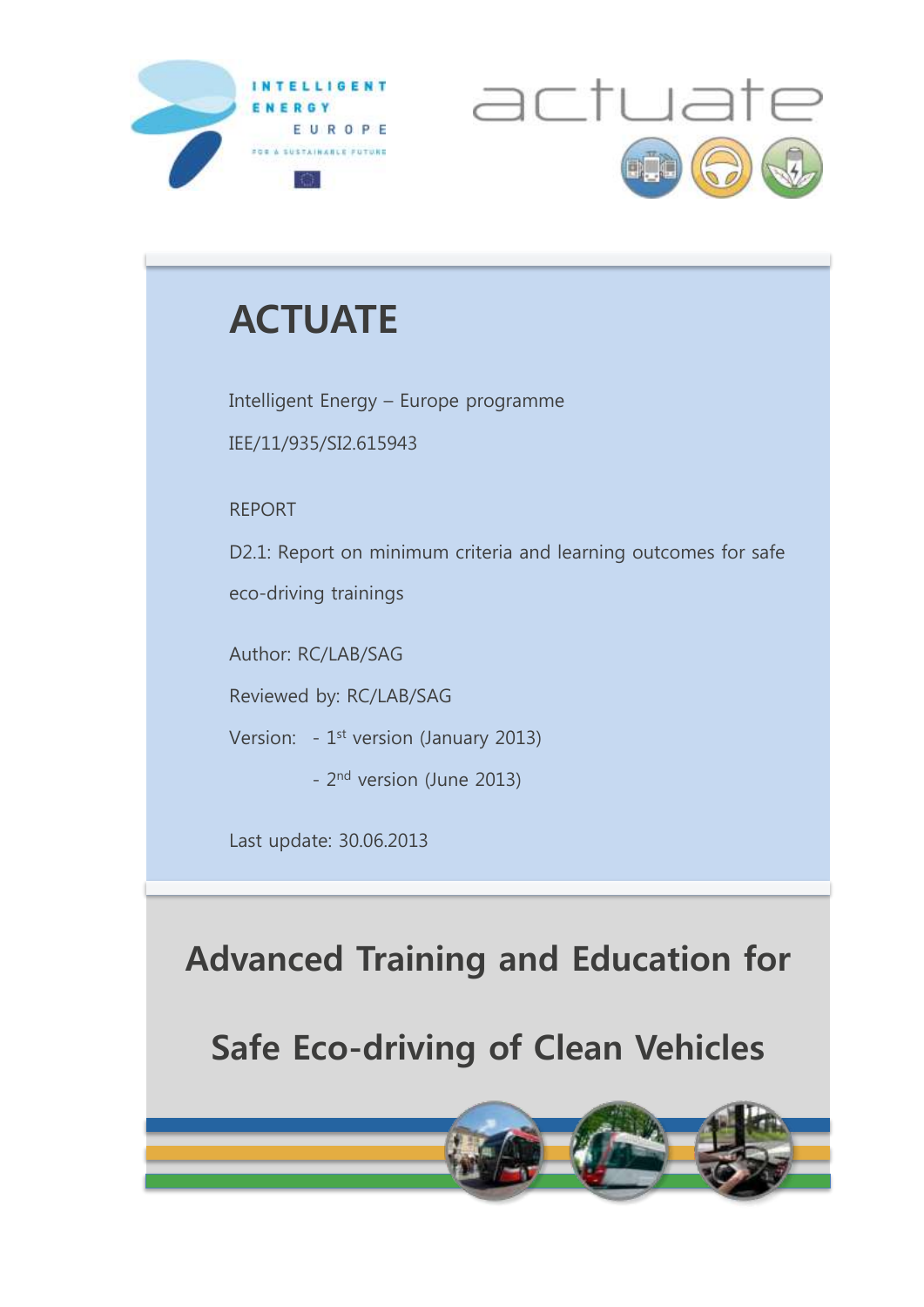## **Table of Contents**

| 2) |                                                             |  |
|----|-------------------------------------------------------------|--|
| 3) | Development of minimum criteria and learning outcomes for   |  |
| 4) | Minimum criteria and learning outcomes for safe eco-driving |  |
|    |                                                             |  |



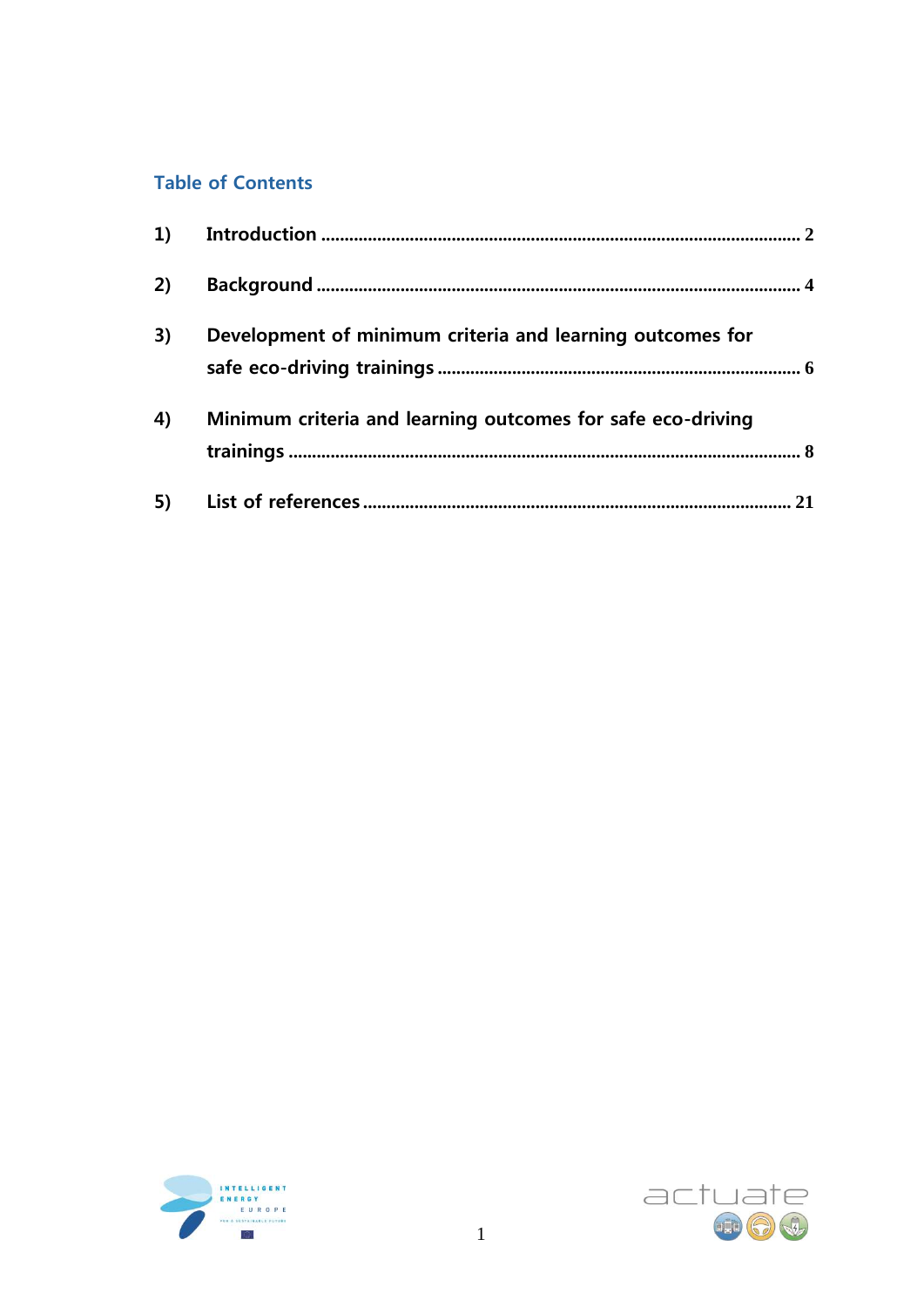## <span id="page-2-0"></span>**1) Introduction**

This report presents the development and the definition of the minimum criteria and learning outcomes for safe eco-driving trainings for clean vehicles in the course of the project ACTUATE.

ACTUATE focuses on the importance of safe eco-driving of clean vehicles and provides public transport operators with the opportunity to introduce and test safe eco-driving trainings. Starting from the principle functions of clean vehicles, ACTUATE develops training materials and raises awareness about the role of drivers in improving the environmental performance of vehicles. Besides technical improvements, the correct vehicle handling in terms of safety and eco-driving has a distinctive influence on both aspects the environment protection and the economics due to energy savings and optimised operation costs.

It's a general expert opinion that eco-driving in terms of skills of vehicle handling and driver behaviour as measure for environment protection will gain in importance in the future (ACTUATE expert questionnaire result progress; in progress).

Therefore, the safe eco-driving training programmes of ACTUATE shall raise awareness for the knowledge, skills and competencies necessary to perform safe eco-driving as a professional driver of the clean vehicle types tram, hybrid bus, trolleybus or ebus equipped with supercapacitors.

The following report describes a set of minimum criteria and learning outcomes – jointly defined by the ACTUATE partners as a minimum quality standard for the development of safe eco-driving trainings for clean vehicles.



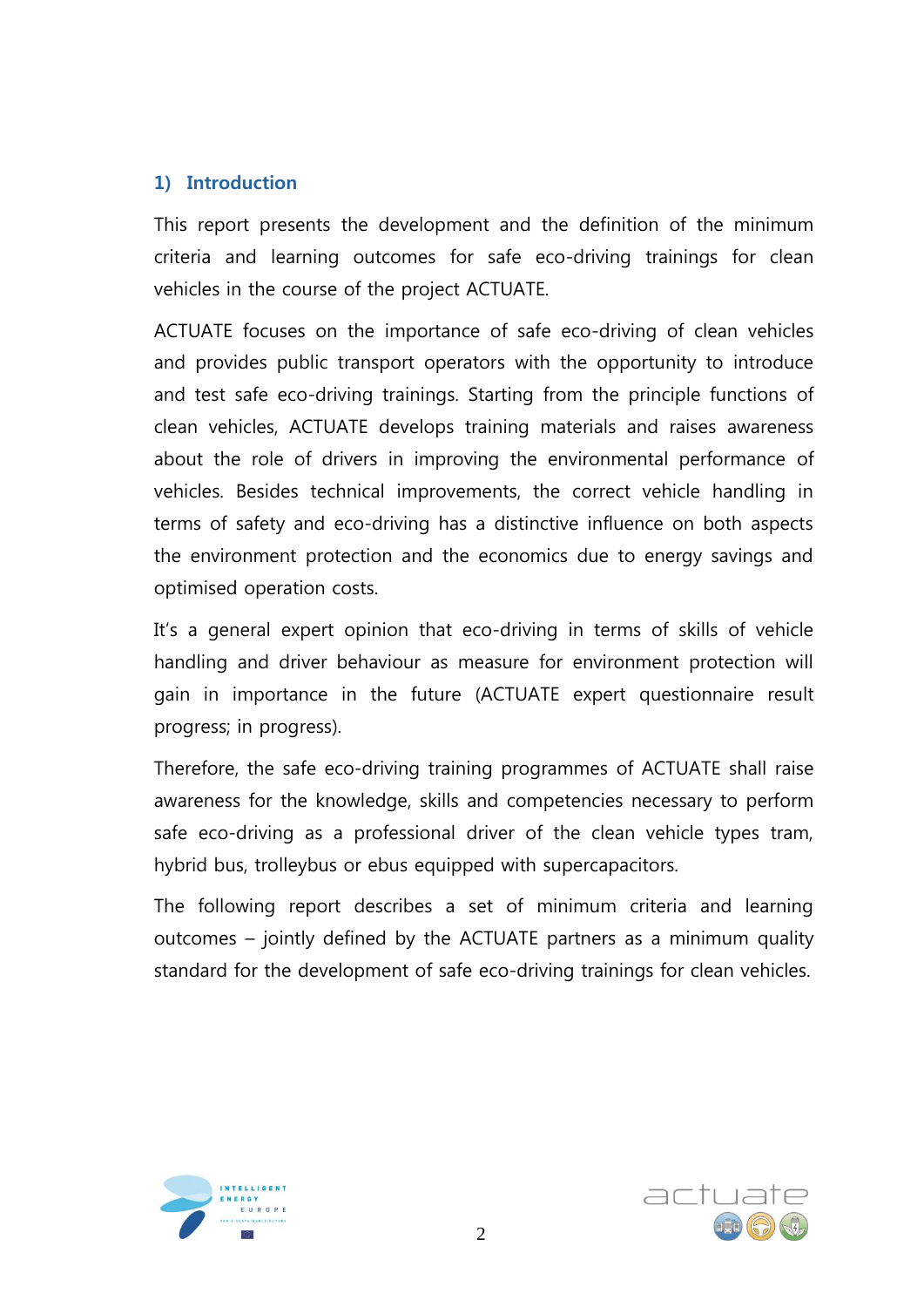### **How to use this document?**

This report is addressed to other public transport operators or driving schools who wants to start a safe eco-driving training programme for their clean vehicles. It explains against which background the ACTUATE partners developed the minimum criteria and learning outcomes for safe eco-driving trainings for clean vehicles and it is meant to be a complete description of the criteria and learning outcomes in a comprehensible way. Furthermore, conclusions are given how to use these minimum criteria and how to amend or modify them, in case particular internal/external circumstances requires it.



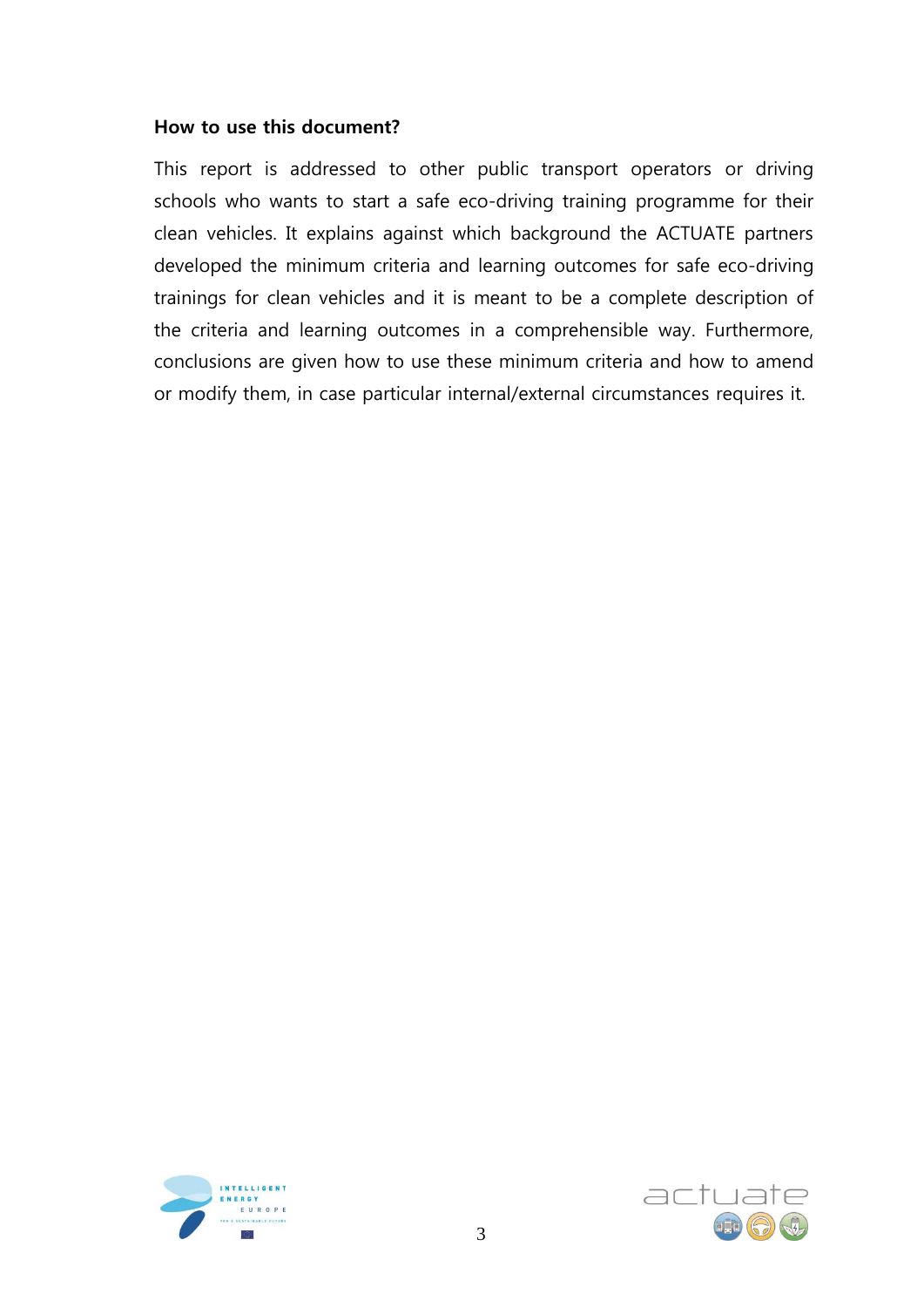## <span id="page-4-0"></span>**2) Background**

The arrival of alternative and clean fuels, new and renewed vehicle technologies (CNG, electricity, hybrid etc.) helps reduce energy consumption, greenhouse gas emissions and noise pollution. These new technologies require adaptation of how to use them in the best way. Professional driver training has to consider and to react on these new technologies and other changes in the work organization.

Consequently, the introduction of new clean vehicles, like hybrid buses or trolleybuses, is accompanied by increasing demands into the qualification of professional drivers concerning driving behaviour or new safety standards. But, so far no specific requirements and vocational/further trainings for safe eco-driving of clean vehicles exist (so far only eco-driving training programmes for diesel buses exist and with regard to workshop/ maintenance safety regulations)1.

For this reason, the ACTUATE partners develop safe eco-driving training programmes for clean vehicles on their own initiative to optimise energy use of their clean vehicle types and by this also to contribute to emission reduction.

Even though, the directive 2003/59/EC (Directive 2003/59/EC of the European Parliament and the Council of 15 July 2003 on the initial qualification and periodic training of drivers of certain road vehicles for the carriage of goods or passengers, amending Council Regulation (EEC) No 3820/85), which regulates basic and continuous (vocational) training for professional drivers in Europe, identifies eco-driving as a mandatory further education module2, the implementation of the directive varies strongly from country to country and so far did not overcome a diverse qualification and training situation in Europe. In addition, these basic standards for

<sup>2</sup> Eco-driving is part of the list of subjects of minimum qualification and training requirements (Annex I) of EU-Directive 2003/59/EC.



 $\overline{a}$ 



 $1$  Besides the introduction of a new clean vehicle by the manufacturers (which varies from several hours to several days).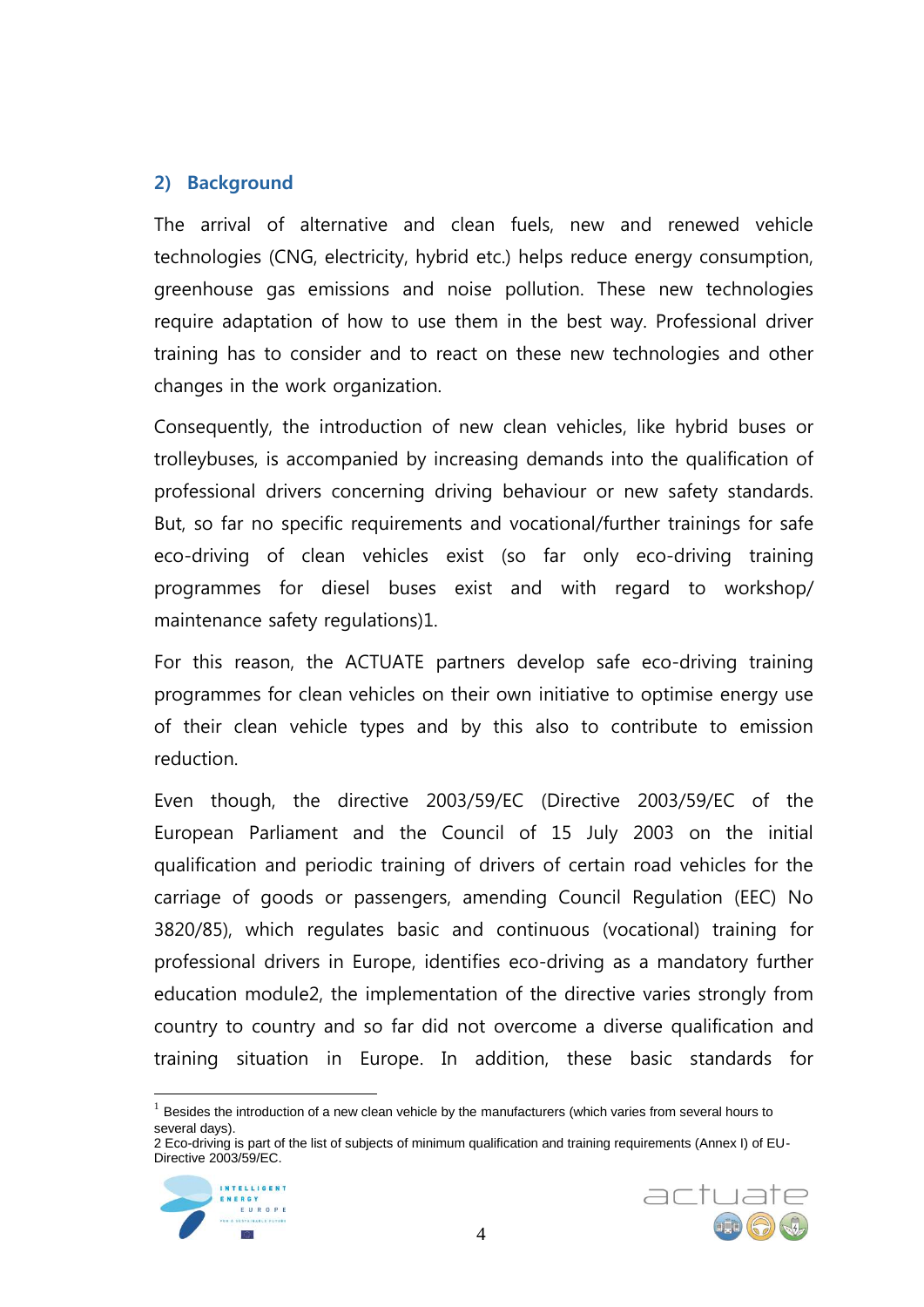qualification and vocational training do not cover the challenges of new vehicle technologies, in so far as existing eco-driving trainings and training materials are focused on diesel-engine vehicles and are not adequate for clean public transport vehicles.

Moreover, the directive 2003/59/EC primarily describes input parameters such as contents to be addressed, duration of training or formal requirements on training providers, but provides no information what the (learning) result of the drivers' qualification/training is supposed to be or what kind of abilities the driver should have. Directive 2003/59/EC neither describes learning outcomes nor learning objectives to be reached or assessed by the drivers' training that could provide the necessary common denominator for professional driver qualification. Therefore, directive 2003/59/EC provides not the necessary basis for a real common minimum qualification standard of professional drivers throughout Europe.

Therefore, it was from the beginning of ACTUATE the aim of the partners to define a set of minimum criteria and learning outcomes as a minimum quality standard for the development of safe eco-driving trainings for clean vehicles. The ACTUATE partners oriented themselves to the wide accepted European Qualification Framework (EQF)3 approach "knowledge", "skills" and "competences" for the definition of common learning outcomes of safe ecodriving trainings for clean vehicles. The consideration and implementation of the defined set of minimum criteria and learning outcomes as a minimum quality standard is an important factor to ensure sustainability of ACTUATE's safe eco-driving training programmes for clean vehicles in periodic training (and initial qualification) of professional drivers in the public transport sector.

<sup>3</sup> The European Qualifications Framework is a common European reference framework which links countries' qualifications systems together. It acts as a translation device to make qualifications more readable and understandable across different countries and systems in Europe. It has two principal aims: to promote workers' mobility between countries (among others in order to overcome skill shortage within Europe) and to facilitate citizens' lifelong learning. The EQF proposes a shift to learning outcomes to overcome this difficulty and to make comparison between qualifications possible based on the learning outcomes they stand for. (The European Qualification Framework for Lifelong Learning. Available at http://ec.europa.eu/eqf/documentation\_en.htm (21/06/2013)



 $\overline{a}$ 

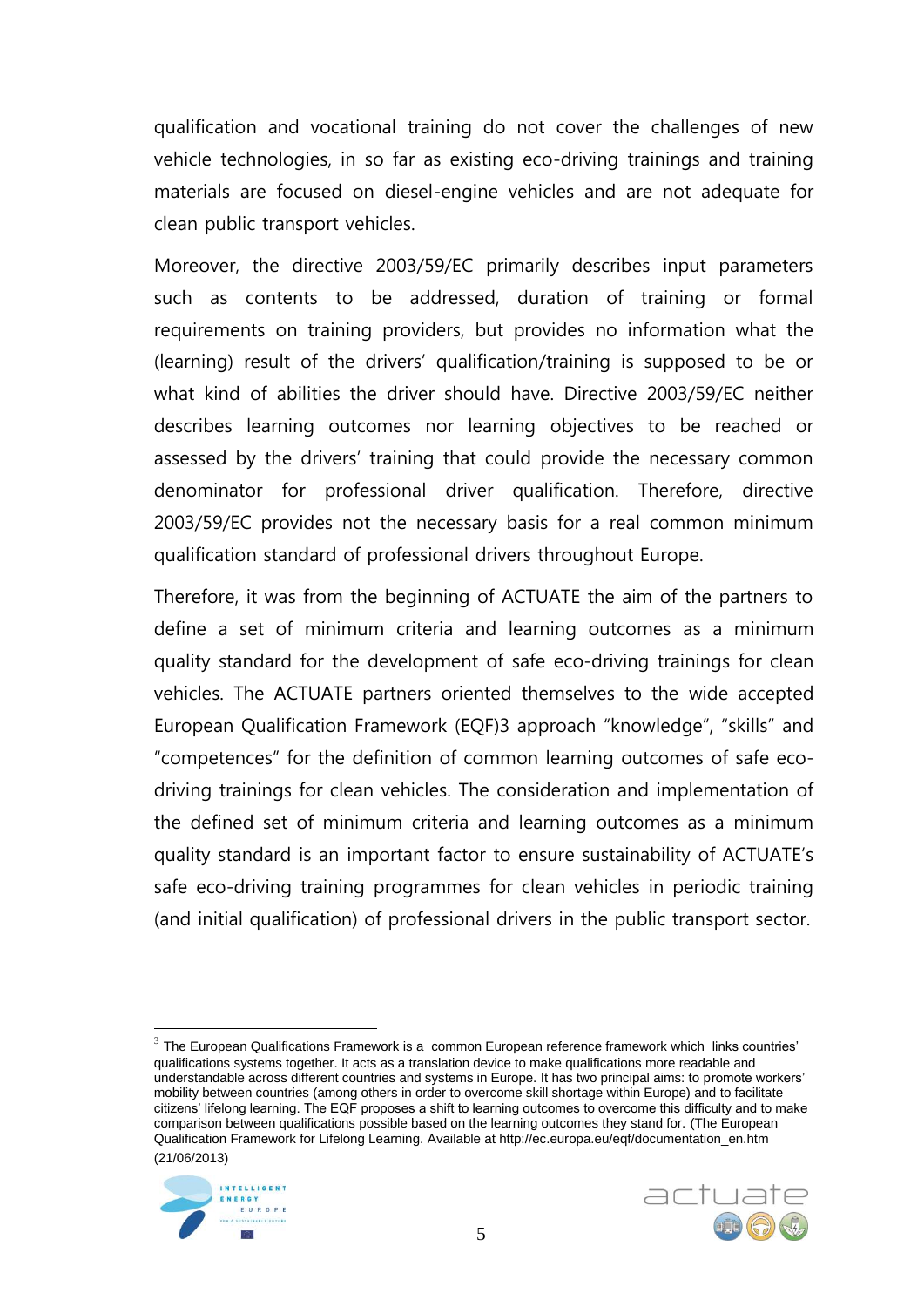## <span id="page-6-0"></span>**3) Development of minimum criteria and learning outcomes for safe eco-driving trainings**

The process to define the minimum criteria and learning outcomes included a 1<sup>st</sup> working session during the kick-off workshop of the ACTUATE project (June 2012), during which all partners brainstormed two aspects of minimum criteria:

- 1. with regard to their internal requirements and
- 2. with regard to the specific vehicle type.

In addition, first learning outcomes were suggested during this working session. The learning outcomes are described in the categories of the European Qualification Framework (EQF; see also chapter 4.4): skills, knowledge and competencies (that tram and bus drivers should have achieved at the end of an ACTUATE training).

Subsequent to this, the collected minimum criteria and learning outcomes have been clustered and integrated into one overview table, which has been reviewed by all project partners and additional criteria and learning outcomes could be added (also per vehicle type). After this, a 2<sup>nd</sup> review started and a first completed draft was discussed during a telephone conference, during which all partners agreed on the criteria and learning outcomes as the basis for the development of ACTUATE's trainings for safe eco-diving of clean vehicles.

It is up to the partner organisation whether more criteria, due to internal reason, or more learning outcomes will be defined for the local trainings. In case an external organisation, e.g. public transport operator or driving school, would like to develop trainings for safe eco-driving of a clean vehicle type, the minimum criteria and learning outcomes defined by the ACTUATE partners could be used as a starting point and supporting document.



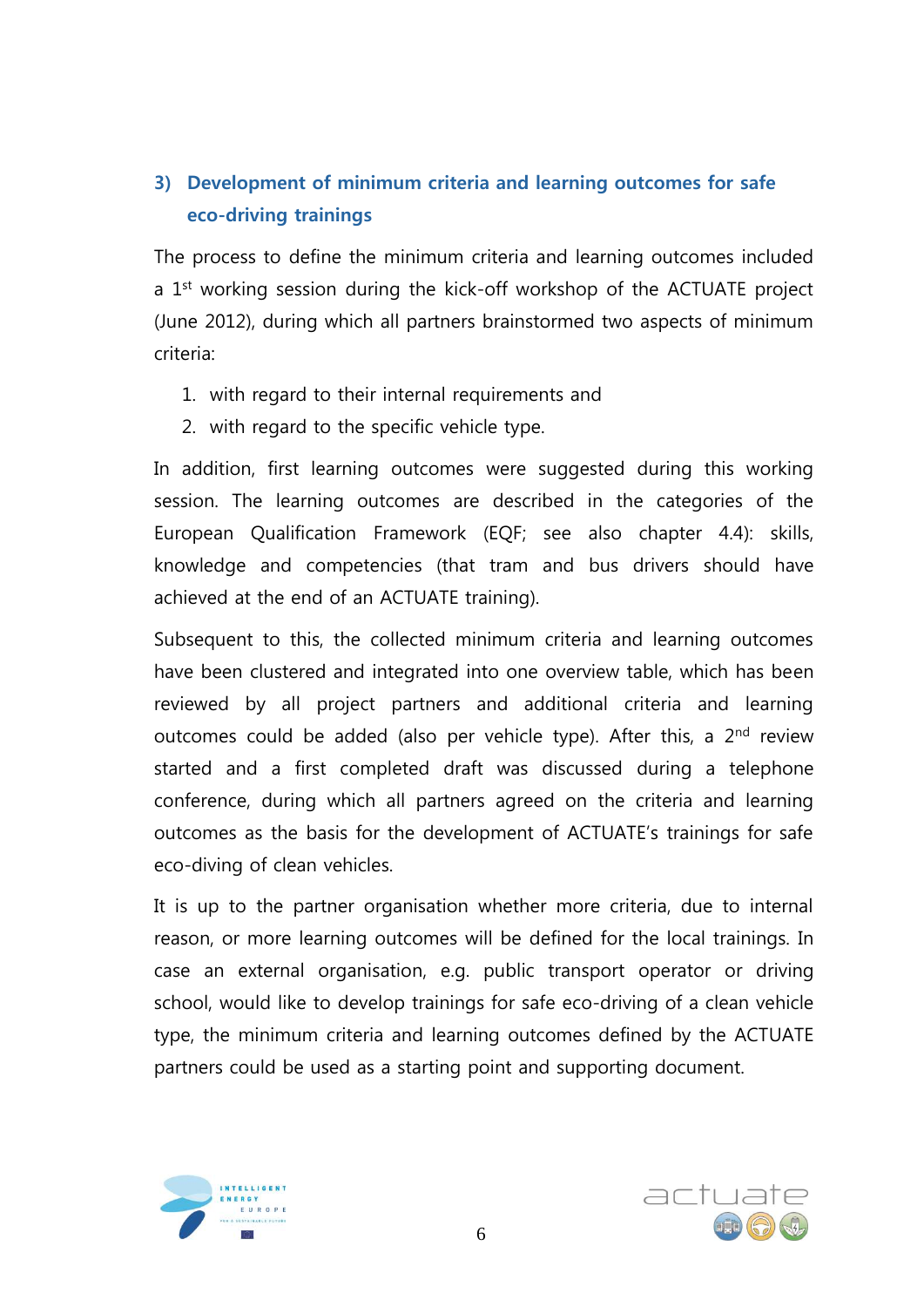The minimum criteria defined by the ACTUATE partners include the following categories:

- Aim of trainings
- Requirements
- Learning objectives
- Learning Outcomes
- Educational principles
- Assessment
- Organisational Framework
- Certification
- Standardisation

In the following for each of these categories the rationale and first conclusions – based on first experiences made by the ACTUATE partners – are described. In this way, the minimum criteria are not only indicators for a minimum quality standard, but the reader can understand against which background(s) the criteria have been developed and  $-$  if available  $-$  the practicability of these criteria is given. All of these categories, besides "aim of the trainings" and "requirements", could be specified per clean vehicle type by the ACTUATE partners.



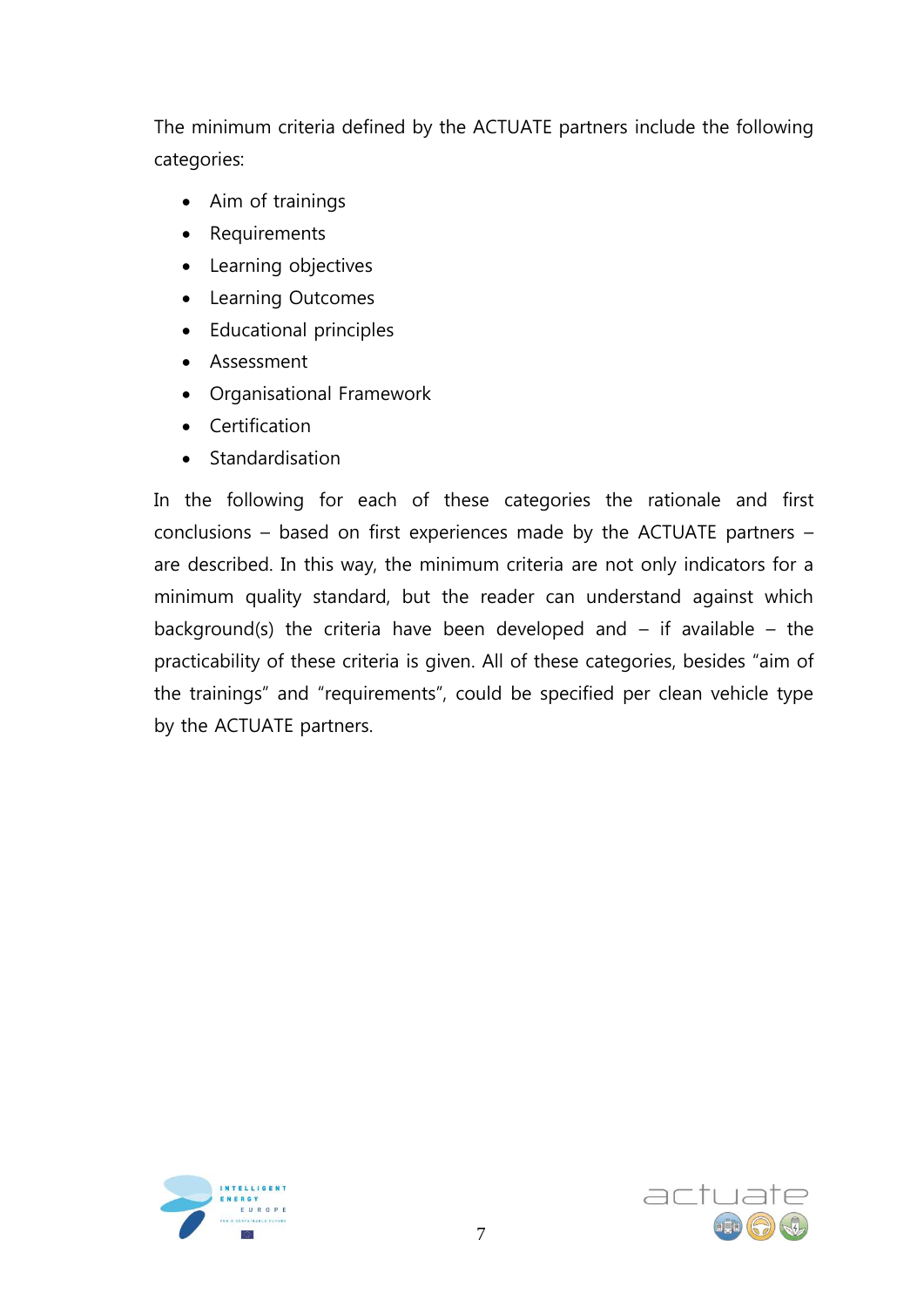<span id="page-8-0"></span>**4) Minimum criteria and learning outcomes for safe eco-driving trainings**

### **4.1) Aim of the trainings**

#### **Rationale**

The ACTUATE partners defined an overall aim for the ACTUATE trainings, which is basis for the design and evaluation of the training. The aim gives a general indication of what may be learnt by the training participants (drivers) in terms of safe eco-driving of clean vehicles, but do not give any details or means of assessing whether the learning has been successful. The assessment of the learning outcomes is used for this purpose.

The overall aim and purpose of ACTUATE's trainings for safe eco-driving of clean vehicles is: "To impart knowledge and stimulate skills and expertise in energy-efficient, eco-friendly and safe driving of clean vehicles".

It is up to the partner organisations whether the training organiser/operator sets up sub-aims which will support the achievement of the overall aim as stated above.

#### **4.2) Basic requirements for trainings**

#### **Rationale**

The basic requirements defined by the ACTUATE partners can be considered as pre-conditions to start the trainings. The main purpose of the eco-driving training should be to optimise energy consumption through an optimised trained driving behaviour of the clean vehicle (different types). To prove and document such impact of an optimised trained driving behaviour of the clean vehicle, pre-surveys or tests measuring the energy consumption related to different driving behaviours/styles should be carried out before the training development starts.



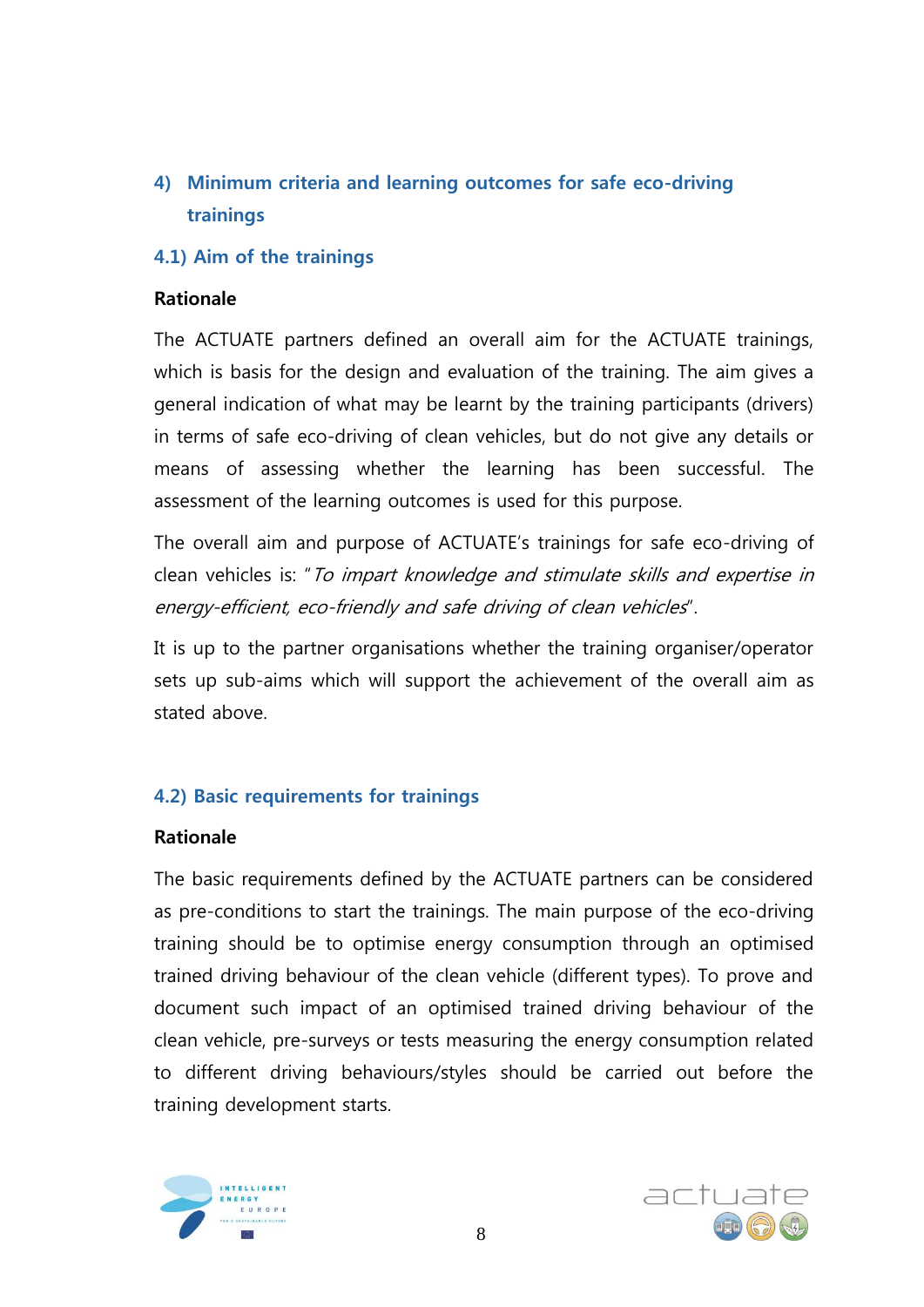Training material of course is needed to carry out the trainings for ecodriving and also related to the second aspect of the ACTUATE trainings, to inform about safety aspects that come along with the introduction of new clean vehicles (e.g. safety aspects regarding the safe handling of high voltage components in case of accidents etc.). The training materials for safe eco-driving of clean vehicles will be developed in the course of the ACTUATE project.

Furthermore, pre-instruction and briefing of trainers and technical experts by bus and tram manufacturers about specifics of the clean vehicle types is needed beforehand. ACTUATE will develop a fact sheet for a best-practice handover incl. basic information needed from the industry by trainers and technical experts to use the clean vehicle type optimally and to train drivers to drive the clean vehicle safely and energy-efficiently.

Finally, only drivers that are on duty on the clean vehicles should be trained in safe eco-driving of clean vehicles. This means that a "critical mass" of clean vehicles and drivers has to be reached by a public transport operator to carry out the trainings in-house in an efficient way. E.g., BBG operates 120 buses of which 12 buses are trolleybuses (however, 40% of all passengers of the BBG network are using the two trolleybus lines every day) and the 30 drivers of the total employed 120 drivers at BBG who are driving these 12 trolleybuses will be trained (during two sessions with each 15 drivers). Otherwise, the ACTUATE partners recommend external training for chosen drivers.

|              | Trainings shall maximise energy savings by eco<br>driving               |
|--------------|-------------------------------------------------------------------------|
|              | Training material for safety aspects of clean<br>vehicles               |
| Requirements | Training material for specific bus types and tram<br>control technology |
|              | Pre-instrcuction and briefing of trainers and                           |
|              | technical experts by bus and tram manufacturers                         |
|              | about specifica of vehicle types                                        |
|              | Training only for drivers that are on duty on clean                     |
|              | vehicles                                                                |





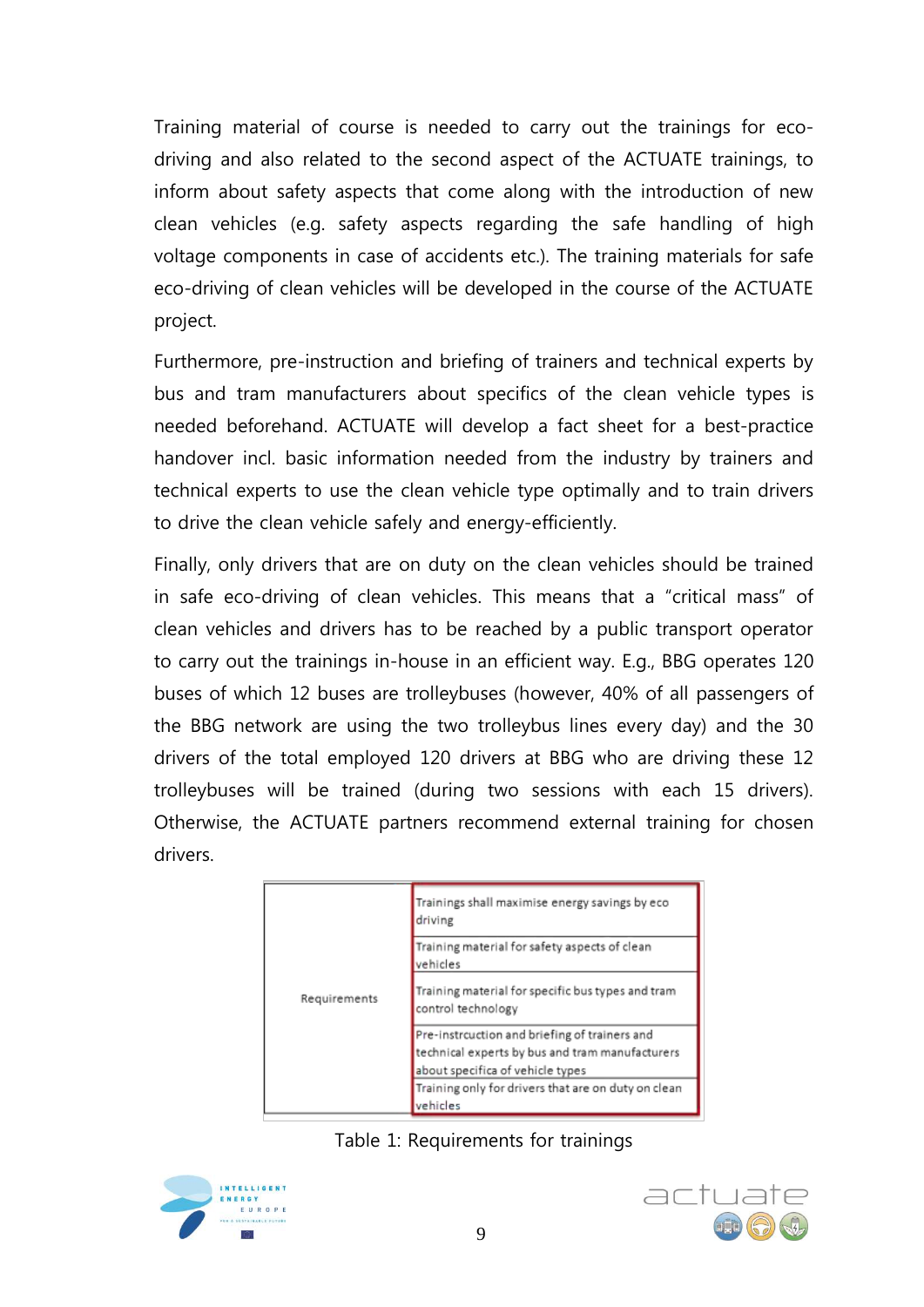The requirements were defined by the partnership as shown in table 1.

## **Conclusions**

The following documents/materials can be used by public transport operators and/or driving schools to fulfill the defined basic requirements and to start their internal development of training programs for safe eco-driving training for clean vehicles:

- the ACTUATE pilot training materials,
- the evaluation results in terms of optimized energy-efficiency of clean vehicles as consequence of safe eco-driving trainings and
- the fact sheet providing information needed from the industry (manufacturers and suppliers of electrical equipment) by trainers and technical experts to use the clean vehicle type optimally and to train the drivers.

## **4.3) Learning objectives of the trainings**

## **Rationale**

The learning objectives, as intended information/input for the learner, are the basis for the selection or design of training materials, content and methods.

The ACTUATE partners defined the following learning objectives to be transferred during the ACTUATE trainings:

- Information about dangerous high voltage parts in the vehicles
- Information about energy flow in vehicles and characteristics of electrical parts and losses (incl. energy consumption of different aggregates, e.g. heating and air-conditioning technology)
- Information about the ideal drive-cycle between stops
- Information about interrelation of economics and safety and driving style
- Information about behaviour in the event of malfunctioning or accidents



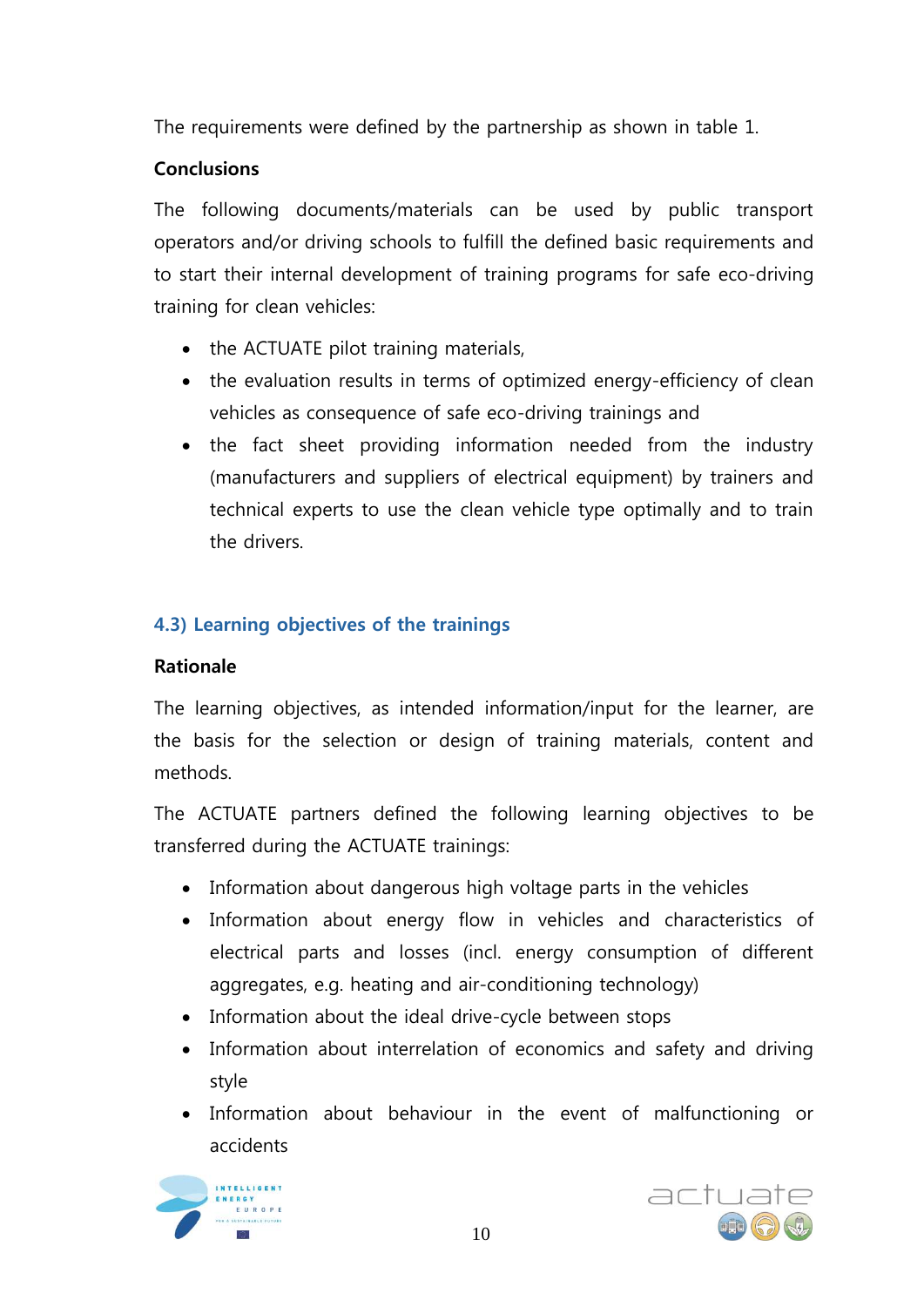- Information about environmental impact of safe eco-driving
- Information about efficient braking and accelerating to optimise energy-efficiency of clean vehicle types

It is up to the partner organisations to add additional content to the training(s) if they desire, but all listed topics/information shall be integrated into the ACTUATE trainings as basic content.

## **Conclusions**

A categorisation of the learning objectives could be used as a basis for the structure of the trainings and the development of training materials. For example, the Salzburg AG divided the training material for safe eco-driving of trolleybuses into four important parts of learning objectives:

- Introduction (incl. ACTUATE project presentation)
- System trolleybus
- Eco-driving
- Safety aspects on trolleybuses and their high voltage parts

To ensure well-formed learning objectives and that no important objective is lacking, it is important to involve the target-group "drivers" from the beginning into the training development process to discuss the aim and the learning objectives and how these come across to the learner/driver.

## **4.4) Learning Outcomes of the trainings**

## **Rationale**

In the EQF (see chapter 2) a learning outcome is defined as a statement of what a learner knows, understands and is able to do on completion of a learning process. The EQF approach emphasises the results of learning rather than focusing on inputs such as the length of study. The information collected on the different national implementation approaches of directive 2003/59/EC show that the directive is implemented very heterogeneously across Europe (and the partner countries of the ACTUATE project) and that this heterogeneity, even based on input-oriented standards, does not lead to



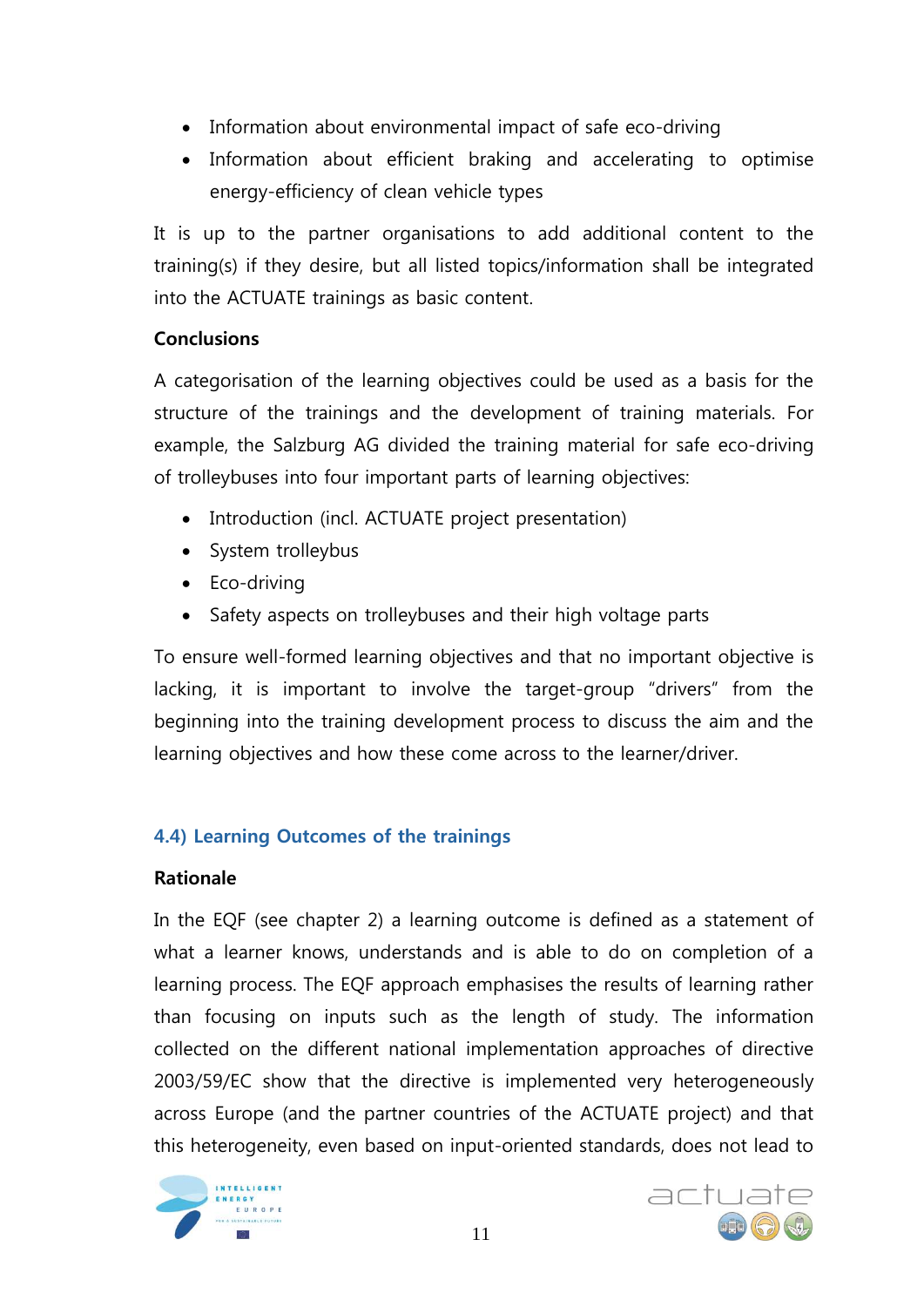a common level of professional driver abilities (Ball, Konings, van Rijn 2011). Therefore, the learning-outcomes approach of the ACTUATE trainings can help to ensure minimum criteria and comparability of driver qualification in the field of safe eco-driving of clean vehicles across Europe.

Thus, the ACTUATE partners elaborated what a driver should know and understand to properly carry out his job to the benefit of the passengers, of the environmental impact of his driving behaviour and of the economic situation and image of his PT employer. The ACTUATE "learning outcomes" describe what a driver knows, understands and is able to do after finishing the safe eco-driving training for clean vehicles.

The learning outcomes will guide the development of dedicated trainings and educational material in ACTUATE and ensure a common minimum level of tram and bus driver abilities with regard to safe eco-driving through ACTUATE trainings.

The EQF categories skills, knowledge and competencies describe what a bus/tram driver can do (skills), knows (knowledge) and applies/considers (as right handling) in certain situations (e.g. in case of an emergency with high voltage components of a clean vehicle). The learning outcomes of the ACTUATE trainings only describe which additional skills, knowledge and competencies a bus/tram driver should achieve by attending the trainings. Thus, the ACTUATE learning outcomes can be considered as a joint definition of common learning outcomes based on minimum standard for the qualification of professional bus and tram drivers in the field of safe ecodriving of clean vehicles. Furthermore, the description of learning outcomes in EQF-categories allows integration into specifications of a core profile (based on qualification requirements) for professional drivers (e.g. as developed for freight transport in the EU project ProfDRV; see [www.project](http://www.project-profdrv.eu/)[profdrv.eu\)](http://www.project-profdrv.eu/) and into national qualification frame works (NQF) in the future.

## **Conclusions**

The ACTUATE learning outcomes can be prioritised for the development of the training programmes based on a joint review with all driving instructors



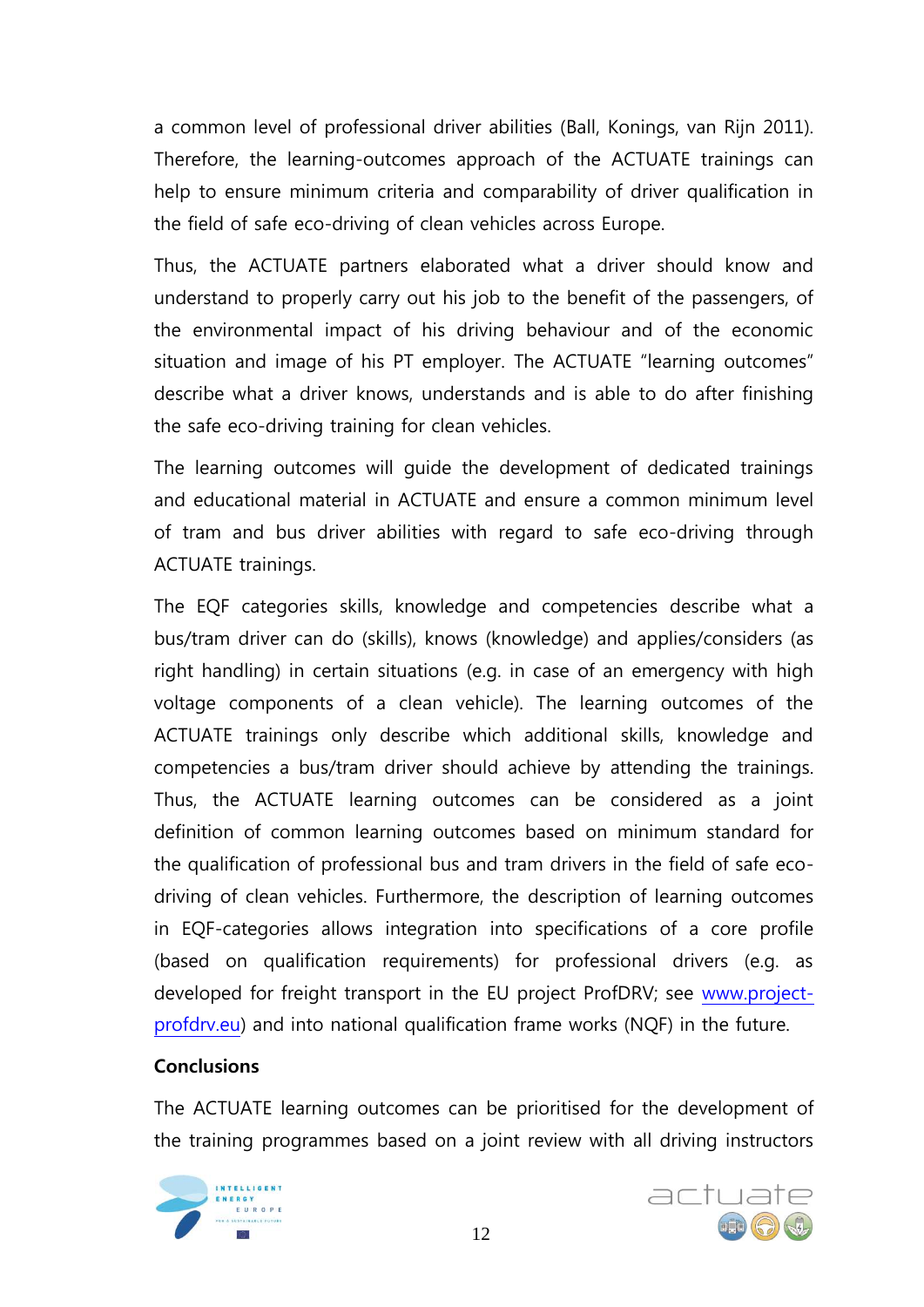and the management regarding questions like: Are all learning outcomes essential for us? Will they be important five years from now? etc.

The partner Salzburg AG for example, divided all agreed learning outcomes into three categories (category  $++$ , category  $++$ , category  $+$ ). Each category shows the importance of learning outcomes for the Salzburg AG, beginning with most important learning outcomes as "+++" (see below).



Table 2: Prioritisation of learning outcomes

Furthermore, the learning outcomes should be defined broadly enough in order to allow adaptation without losing impact on the specific learning outcome or training respectively.

## **4.5) Educational principles**

## **Rationale**

A survey on the implementation of the directive 2003/59/EC laying down the initial qualification and periodic training of professional drivers (CIECA 2010) shows that didactical approaches applied within training differ strongly. The same applies for the testing of the learnt topics (learning outcomes) and the integration of practical parts into trainings. Actual driving is only on rare occasions a part of periodic training, e.g. in the Netherlands, Sweden or Spain.



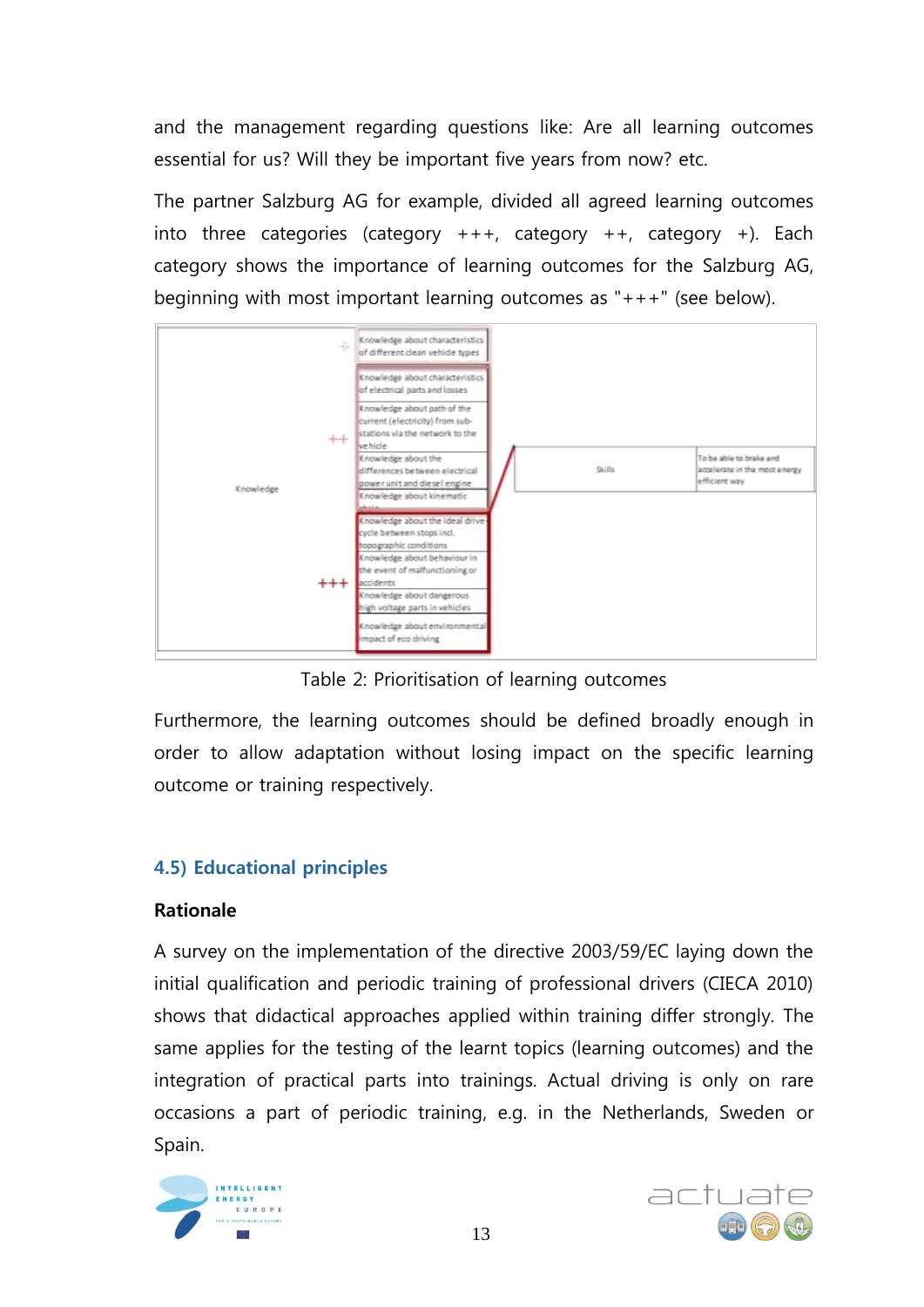Current training practice concentrates strongly on providing theoretical knowledge, such as fuel-efficient driving for diesel buses. However, it only rarely supports drivers in actually accumulating necessary skills and competences; that means using theoretical knowledge in real working practice.

The ACTUATE partners see the basic necessity to integrate a practical session as a basic part of the trainings to let the participating drivers experience the newly-learned eco-driving style in "real working practice". To experience the difference and the impact of the new safe and eco-friendly driving behavior, each driver should have two short practical driving sessions to enable a comparison between the "old" driving style and the "new" eco-friendly driving style. Therefore, the practical part of the trainings will normally take approx. 50% of the total training session (e.g. for trainings with 12 drivers and 15 to 20 minutes practical driving experience during a training session). To support the learning effect and to have evidence for the impact of the "new" driving style on energy-efficiency optimisation of the clean vehicle, the practical sessions should be evaluated together with the drivers by measuring the energy consumption during the training courses.

An educational principle which supports this experience-based learning approach is the Kolb learning cycle (Kolb 1984). This "experiential" approach means that learning is relating to or resulting from experience. Kolb differentiates between four modes in his learning cycle (see also :

- Concrete experience (feeling): Learning from specific experiences
- Reflective observation (watching): Observing before making a judgment by viewing the environment from different perspectives
- Abstract conceptualization (thinking): Logical analysis of ideas and acting on intellectual understanding of a situation
- Active experimentation (doing): Ability to get things done "in the right manner" by using reflective observation and abstract conceptualisation.



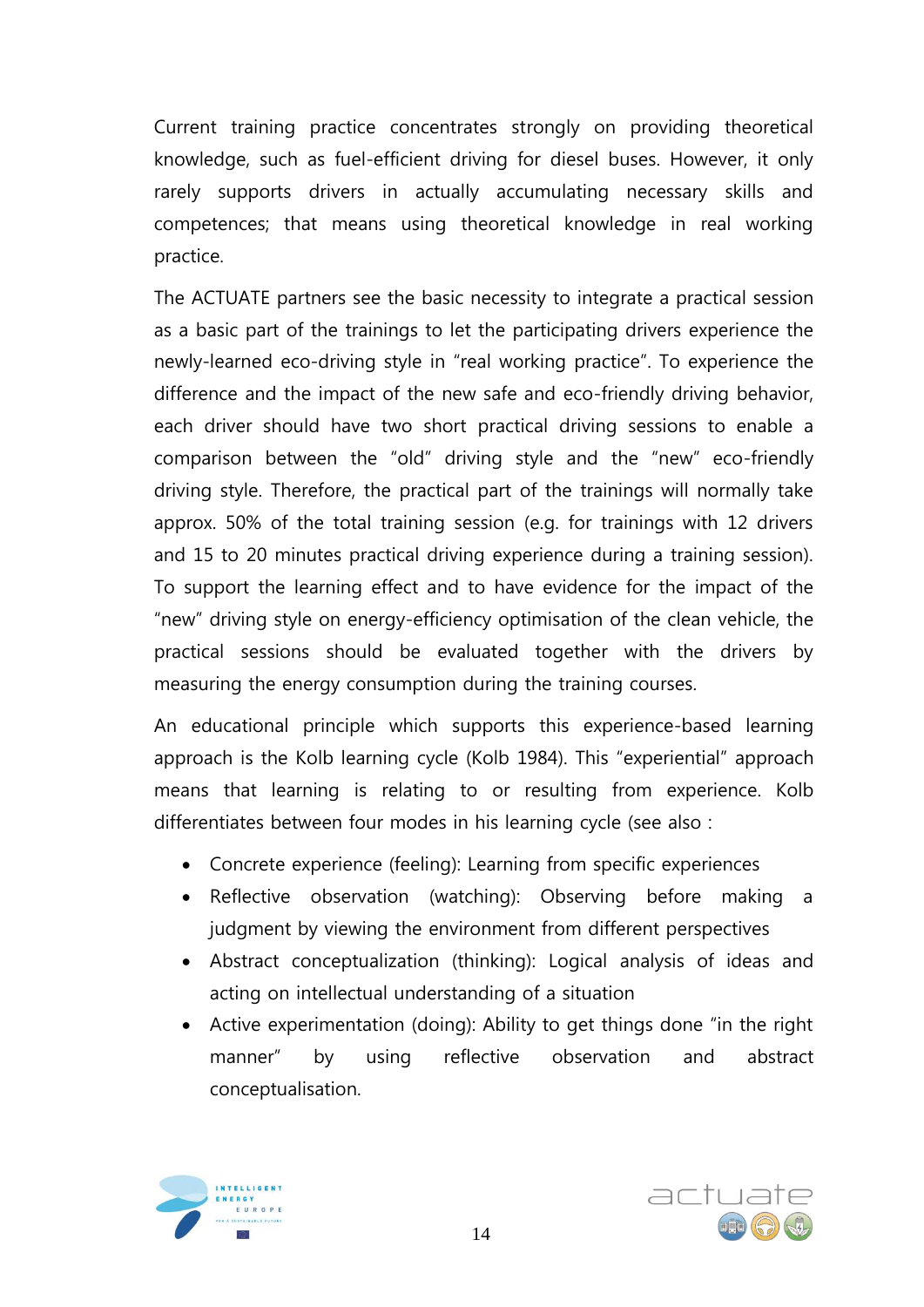

Figure 1: Kolb's experiential four stage learning cycle (available at: [http://www.simplypsychology.org/learning-kolb.html\)](http://www.simplypsychology.org/learning-kolb.html)

Transferred to the ACTUATE trainings for safe eco-driving the learning cycle will have the following 4 modes.

| <b>Educational principles</b> | Experiential Learning Model (Kolb) | 1. concrete driving experience,<br>2. observation of and reflection.<br>on that driving experience,<br>3. formation of abstract new<br>concepts based upon the<br>reflection and thoretical input<br>on safe eco driving,<br>4. testing the new driving<br>concepts.<br>5. (repeat). |
|-------------------------------|------------------------------------|--------------------------------------------------------------------------------------------------------------------------------------------------------------------------------------------------------------------------------------------------------------------------------------|
|-------------------------------|------------------------------------|--------------------------------------------------------------------------------------------------------------------------------------------------------------------------------------------------------------------------------------------------------------------------------------|

Table 3: Four modes of ACTUATE trainings according to Kolb's learning cycle

## **Conclusions**

The first ACTUATE pilot trainings for trolleybuses and hybrid buses showed already that the biggest "aha-experiences" were achieved during the practical sessions of the first ACTUATE trainings for safe eco-driving. The drivers learning effect was mainly based on concrete driving experiences regarding the comparison of the old driving behaviour and testing the new eco-friendly driving style (incl. the debriefing with actual energy consumption data). The "simulation" of highest possible real working practice" during the practical part of the training sessions (incl. stops at bus stops etc.) was very helpful to analyse and learn an effective driving behavior, but also to check the practicability of safe eco-driving under "real" operation conditions. E.g., the trained eco-driving style of hybrid buses led



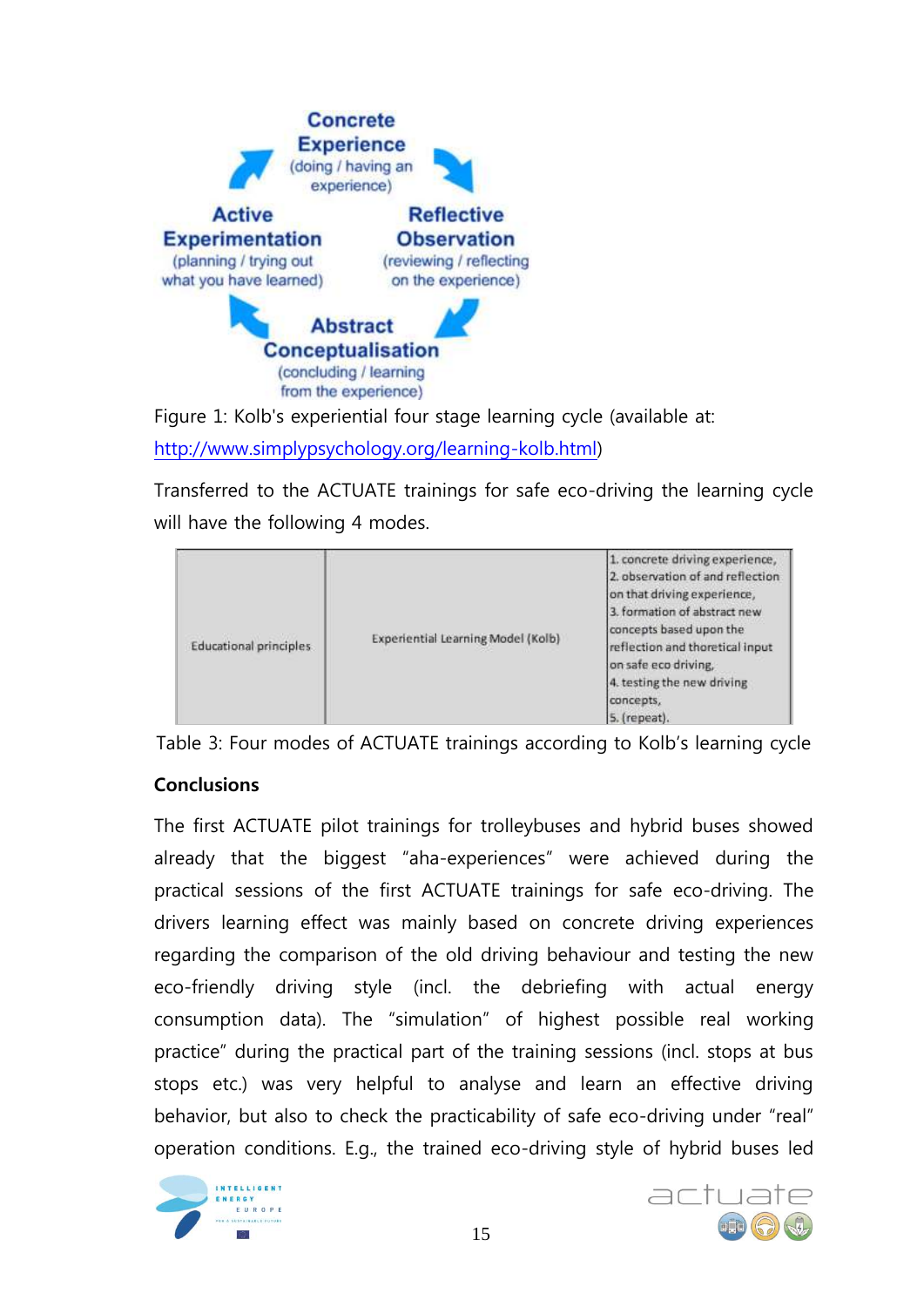to a delay in the timetable of 5 to 10 minutes in average. This dilemma will be addressed by the management level as a result of the trainings.

### **4.6) Assessment**

#### **Rationale**

The learning outcomes are the basis for the assessment and the assessment or evaluation methods shall ensure that all kinds of learning outcomes are addressed. Because often used multiple-choice-tests, for example mainly assess knowledge, but neither skills, nor competences. The ACTUATE trainings have to be orientated toward knowledge, skills and competences as defined in the learning outcomes and therefore practical "tests" and debriefings/discussions about the new eco-friendly driving style should be integrated into the training sessions.

The ACTUATE trainings shall be assessed/evaluated with regard to two aspects:

- 1. The quality of the training: surveys and feedback forms regarding usefulness of trainings, teaching performance and used training materials should be used. The ACTUATE partners have defined a common set of ACTUATE-specific questions for the quality control of the trainings (see Annex I), which will be integrated into the customarily used feedback questionnaire of each partner. By this, also a comparison between the different training sites will be possible.
- 2. Learning success with regard to eco-driving: two practical driving sessions, during which the energy consumption will be monitored/measured, shall be carried out to compare the driving behaviour and its impact on energy-efficiency before and after theoretical input (steps 1 and 4 of Kolb model); this won't be possible for the specific clean vehicle type tram during the trainings, but shall be carried out over a longer period before and after the training by measuring energy consumption between sub-stations on a certain



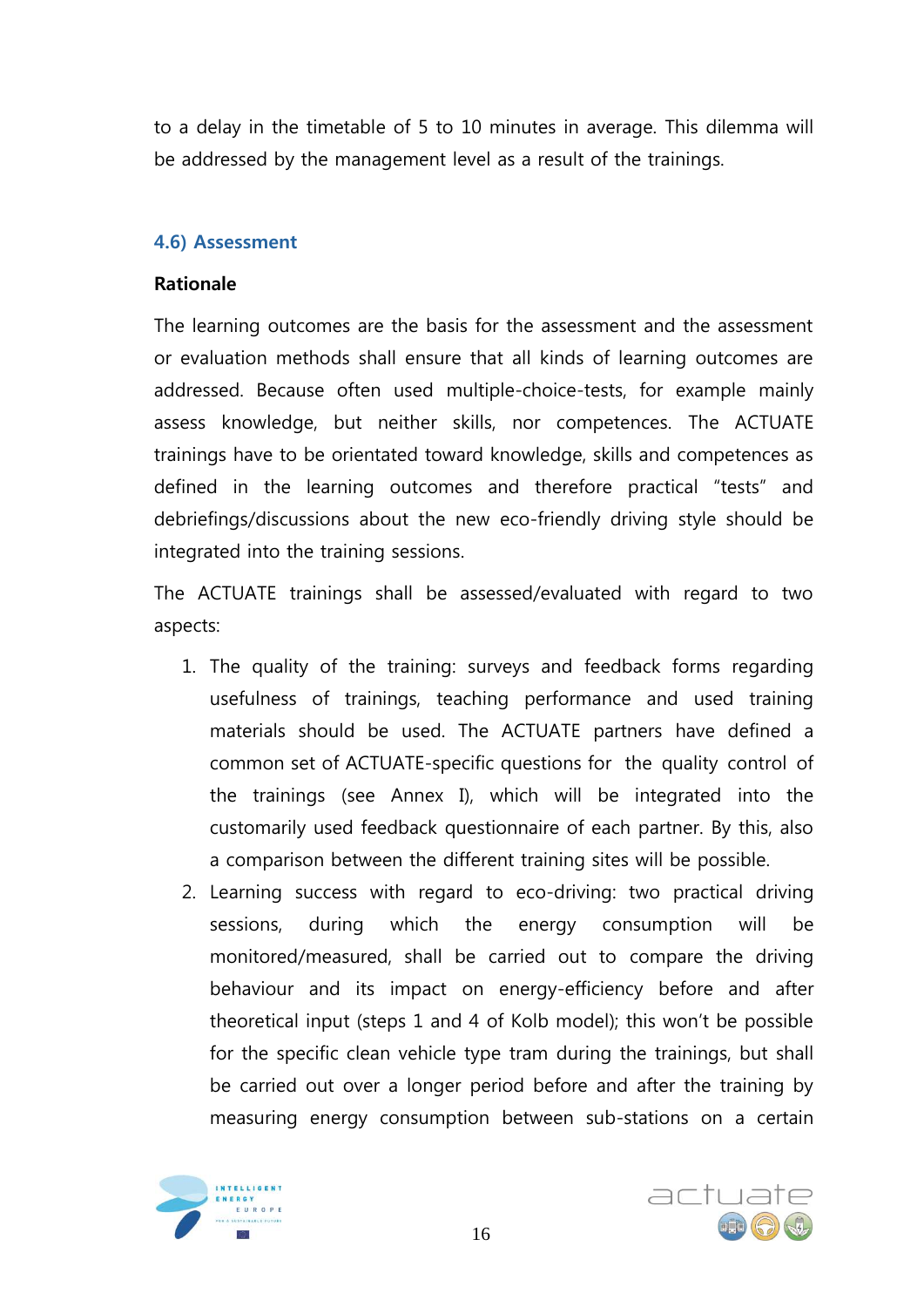network line (the same environmental conditions, e.g. with regard to weather situation, should be assured)

During the practical part of the training (not for trainings for safe eco-driving with trams), the energy consumption will be measured and recorded by customised software and subsequently displayed on a protocol. Also the protocol will include general driving data (trip duration, trip length, average speed).

Regarding the measurement of the impact of safe eco-driving two indicators are crucial: total energy consumed for each kilometre in operation and energy consumption per kilometre solely related to driving operation.

## **Conclusions**

To stimulate learning success and motivation of the attending drivers with regard to learn a safe and eco-friendly driving behaviour the practical parts of the trainings could include incentives like contests. To support the maintaining of this safe and eco-friendly driving behaviour in the long-term, also incentives like contests (e.g. driver of the month) or financial incentives like the distribution of bonuses to drivers based on energy savings through optimised safe eco-driving. Therefore, a long-term monitoring of the driver's performance or with regard to the energy consumption per vehicle etc. would be needed. Incentive based concepts, like for example the "driver of the month" award, will be tested by the ACTUATE partners in the course of in-house campaigns to sustain the impact of the safe eco-driving training programmes.

## **4.7) Organisational Framework**

## **Rationale**

The ACTUATE trainings shall mesh with the requirements given by the directive 2003/59/EC (e.g. on length of study) to integrate them into general training practice of public transport operators, which will improve the sustainability of ACTUATE's training programmes. However, organisational



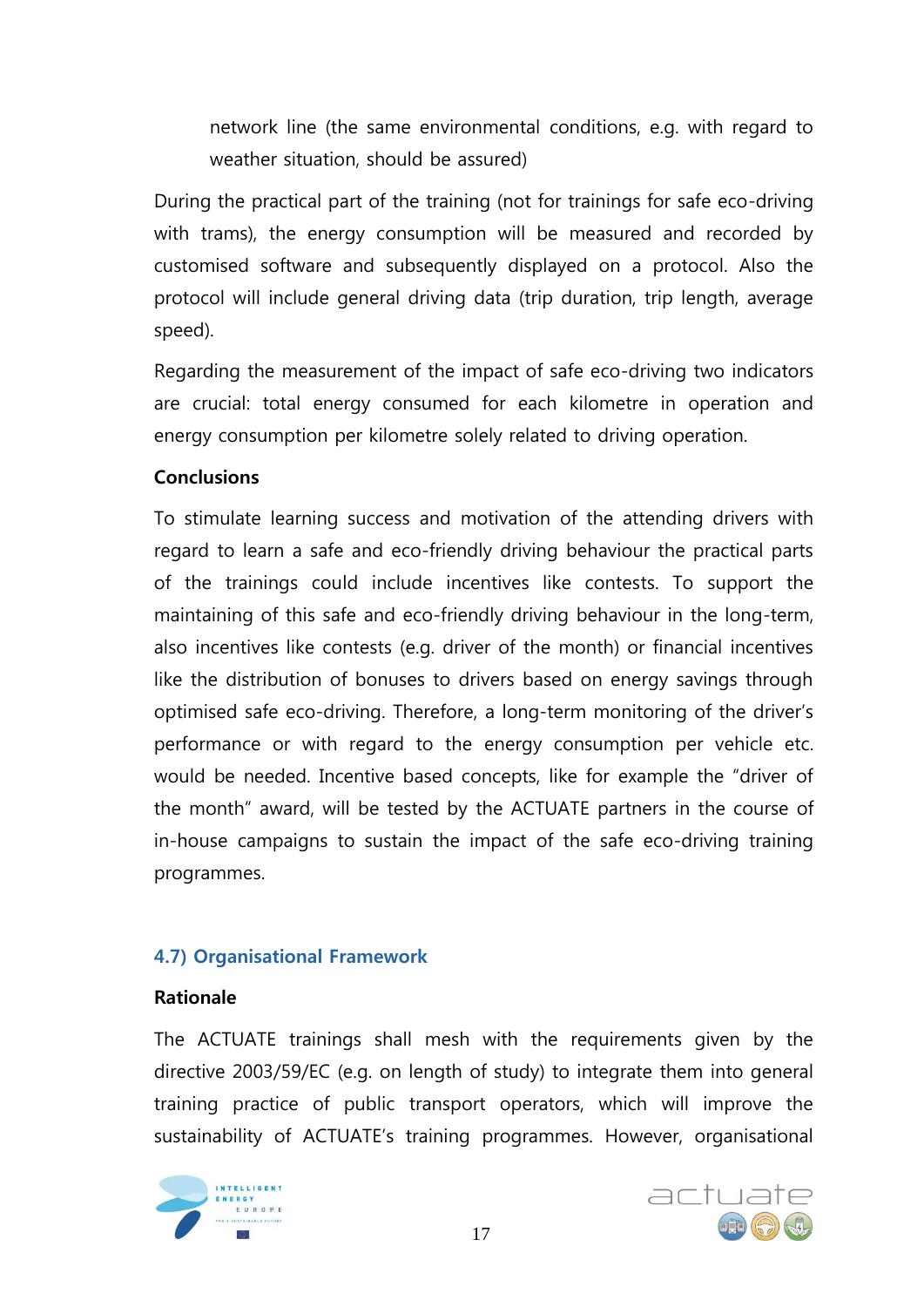aspects like the size of training groups differ widely in training practice across Europe. Training groups in Germany are for instance quite big and accommodate between 20 and 40 participants, while the average group size in Austria, Italy or the UK ranges between 5 and 15 participants. Therefore, the ACTUATE partners defined a common organisational framework for the safe eco-driving trainings, which is described in the following.

The ACTUATE trainings should have at least two different modules: one theoretical and one practical. Furthermore, pre-tests and pilot trainings by instructors/trainers (and maybe management representatives as well as a few drivers) should be carried out as part of a training quality assurance.

The rooms for training, the training material(s) and the requirements to be fulfilled by the teacher/trainer have to be in line with the national educational law (e.g. "Berufsbildungsgesetz" in Germany) or widely accepted guidelines, e.g. by national associations like the "VDV-Kompetenzhandbuch" (Competence handbook by the German Association of Public Transport Operators (VDV)). Furthermore, the training organisation has to provide the respective clean vehicle for the practical parts of the training courses (either from the operator's own fleet or by "hiring" the clean vehicle from an external operator).

The group size per training session should not exceed 12 to 15 drivers (participants) to ensure the experiential learning approach (see above) and an appropriate time window for the practical sessions.

The ACTUATE trainings for safe eco-driving of clean vehicles fit in a 7-hour module with regard to directive 2003/59/EC. An example for a training agenda is given in the following:

| Time            | <b>Task/Activity</b>                        |  |  |  |
|-----------------|---------------------------------------------|--|--|--|
| $07:15 - 07:30$ | Welcome address                             |  |  |  |
| $07:30 - 9:00$  | training (introduction,<br>Classroom<br>the |  |  |  |

Agenda for training for safe eco-driving of trolleybuses (by Salzburg AG):



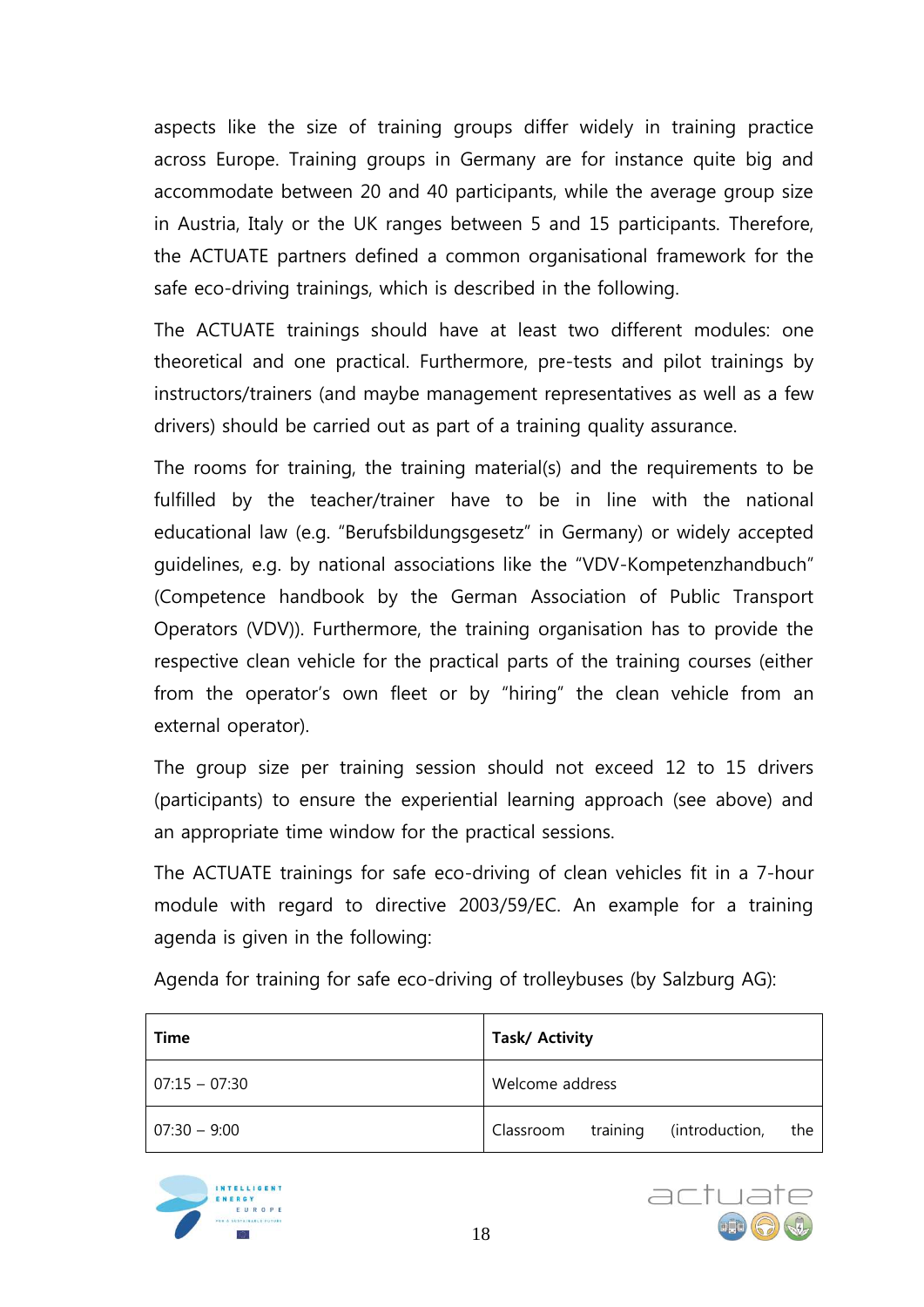|                 | trolleybus system                                                                                        |  |  |  |  |
|-----------------|----------------------------------------------------------------------------------------------------------|--|--|--|--|
| $09:00 - 09:30$ | Coffee break & exchange of experiences<br>with training instructor                                       |  |  |  |  |
| $09:30 - 11:00$ | Practical training: safe eco-driving<br>(measuring energy consumption)                                   |  |  |  |  |
| $11:00 - 11:30$ | Classroom training: eco-driving<br>with<br>trolleybuses                                                  |  |  |  |  |
| $11:30 - 12:30$ | Lunch break                                                                                              |  |  |  |  |
| $12:30 - 14:00$ | Practical training: safe<br>eco-driving<br>(measuring energy consumption)                                |  |  |  |  |
| $14:00 - 14:30$ | Coffee break                                                                                             |  |  |  |  |
| $14:30 - 15:00$ | Evaluation, debriefing, measurement results                                                              |  |  |  |  |
| $15:00 - 16:00$ | Classroom training: Safety<br>aspects,<br>procedures in case of emergency and/or<br>service interruption |  |  |  |  |
| $16:00 - 16:30$ | Feedback and question and answer session                                                                 |  |  |  |  |

## **4.8) Certification**

#### **Rationale**

The ACTUATE partners will analyse possibilities of quality control and certification of the safe eco-driving trainings in each partner country (DE, AT, IT and CZ). Therefore, communication with national authorities responsible for certification of initial qualification and periodic training of professional drivers will be started.

The ACTUATE partners see a need for a certification procedure in order to provide trainings for safe eco-driving of good quality. Possible certification procedures per partner country will be described at a later date in this document. Furthermore, information on possible ways for the integration of



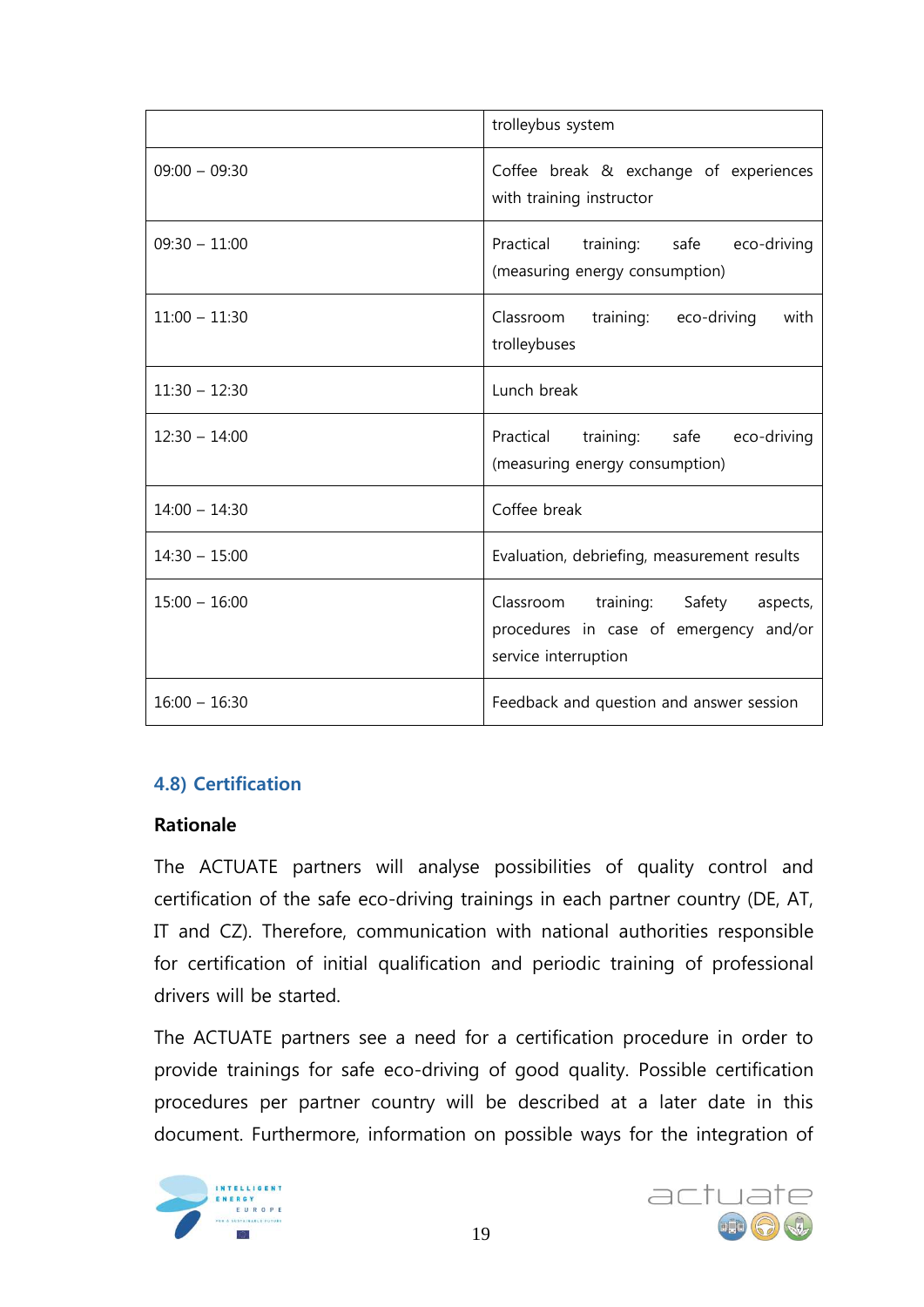safe eco-driving trainings into existing ISO certifications will be analysed, e.g. the Quality (ISO 9001) or Environmental (ISO 14001) Management system.

## **4.9) Standardisation**

### **Rationale**

The ACTUATE partners aim for standardisation on three different levels: inhouse, national and European level. The ACTUATE partners have agreed that the trainings for safe eco-driving of clean vehicles will become a standard part of their periodic training of drivers in the future. In order to enable a common minimum quality level of safe eco-driving trainings to be reached within the course of the ACTUATE project, the partners will discuss the represented minimum criteria and the learning outcomes (based on the EQF categories skills, knowledge and competencies) with suppliers of professional education and training, trainers and developers/publishers of learning materials and committees responsible for the validation of learning outcomes with regard to sufficiency of the criteria and learning outcomes (also as part of the DELPHI process in the course of the ACTUATE project).

With regard to a national and European standardisation, the ACTUATE partners will start a communication process with political decision-makers and competent bodies of national education systems involved in implementation of directive 2003/59 EC and authorities responsible for driving licence exams of professional drivers. For example, a first analysis of the given exam procedures and relevant authorities in the partner countries as well as in the Netherlands, Poland and Hungary have demonstrated a diversity of driving licence exam procedures and responsible authorities (national, regional etc.).

The final result of this communication process will be the deliverable D2.3 "Plan for the standardisation of safe eco-driving in future driving licence exams", which will be the basis for possible standardisation approaches as minimum criteria for the ACTUATE trainings. These will be described later in this document.



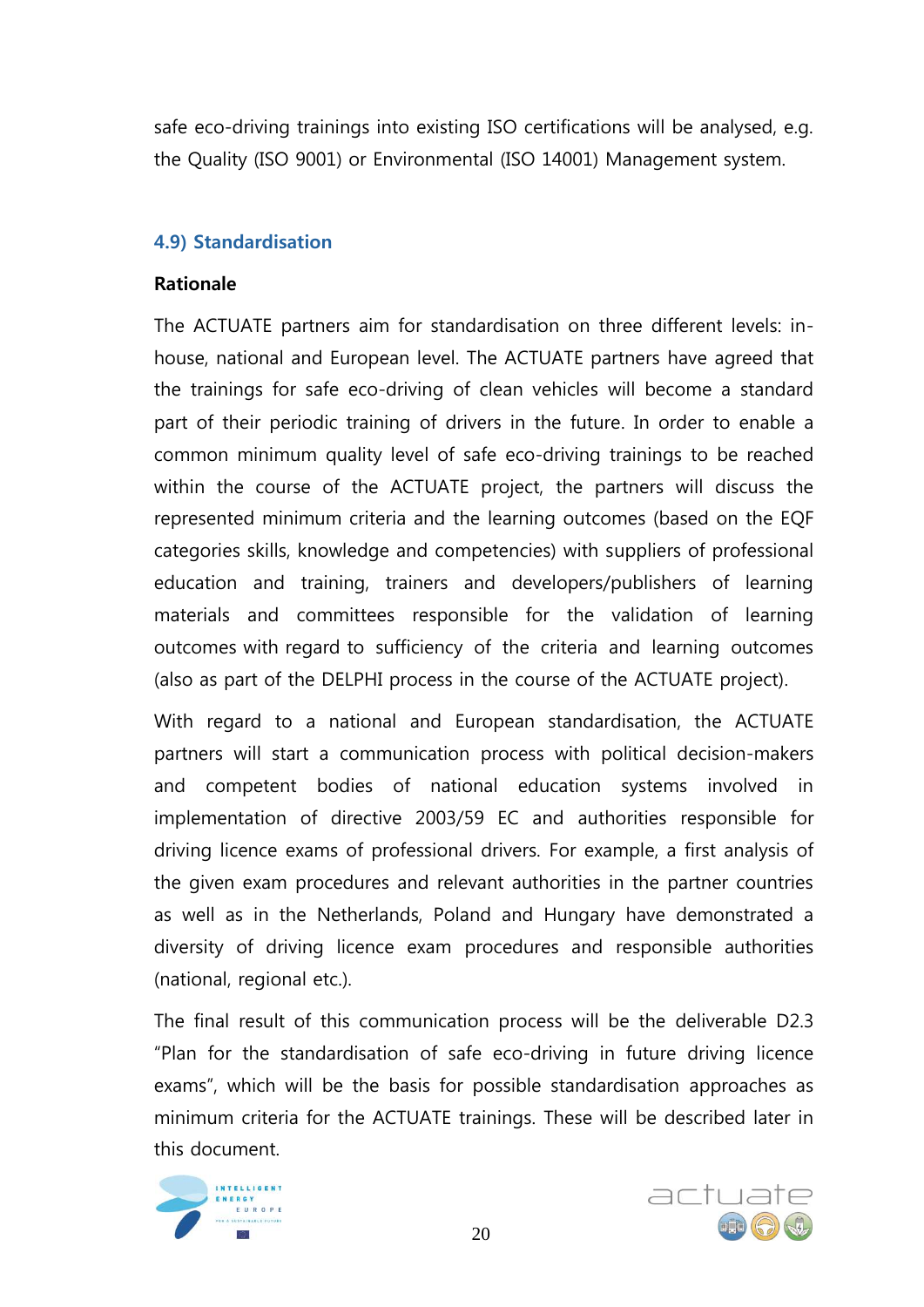## <span id="page-21-0"></span>**5) List of references**

- 2003/59/EC (Directive 2003/59/EC of the European Parliament and of the council of 15 July 2003 on the initial qualification and periodic training of drivers of certain road vehicles for the carriage of goods or passengers, amending Council Regulation (EEC); No 3820/85 and Council Directive 91/439/EEC and repealing Council Directive 76/914/EEC)
- The European Qualifications Framework for Lifelong Learning. Available at: [http://ec.europa.eu/eqf/documentation\\_en.htm,](http://ec.europa.eu/eqf/documentation_en.htm) (21/06/2013)
- Ball, C.; Konings, H. & van Rijn, J. (2011): VET schemes for professional drivers in Europe. Available at: [http://www.project-profdrv.eu/fileadmin](http://www.project-profdrv.eu/fileadmin%20/Dateien/Downloads_front/ProfDRV_WP2_del06_12_01_CB.pdf)  [/Dateien/Downloads\\_front/ProfDRV\\_WP2\\_del06\\_12\\_01\\_CB.pdf,](http://www.project-profdrv.eu/fileadmin%20/Dateien/Downloads_front/ProfDRV_WP2_del06_12_01_CB.pdf) (21/06/2013
- CIECA the International Commission for Driver Testing: Survey on the implementation of the directive 2003/59/EC laying down the initial qualification and periodic training of drivers of certain road vehicles for the carriage of goods or passengers (2010). Available at: [http://www.iru.org/cms-filesystem-action?file=Events\\_2010\\_Driver](http://www.iru.org/cms-filesystem-action?file=Events_2010_Driver%20Competence/CPC_Cieca.pdf)  [Competence/CPC\\_Cieca.pdf](http://www.iru.org/cms-filesystem-action?file=Events_2010_Driver%20Competence/CPC_Cieca.pdf) (21/06/2013)
- Kolb, D. A. (1984): Experiential Learning: Experience as the Source of Learning and Development. Prentice-Hall, Inc., Englewood Cliffs, N.J.
- ACTUATE: result report on DELPHI expert interviews with 16 experts on clean vehicles and education of professional drivers (publication in progress)



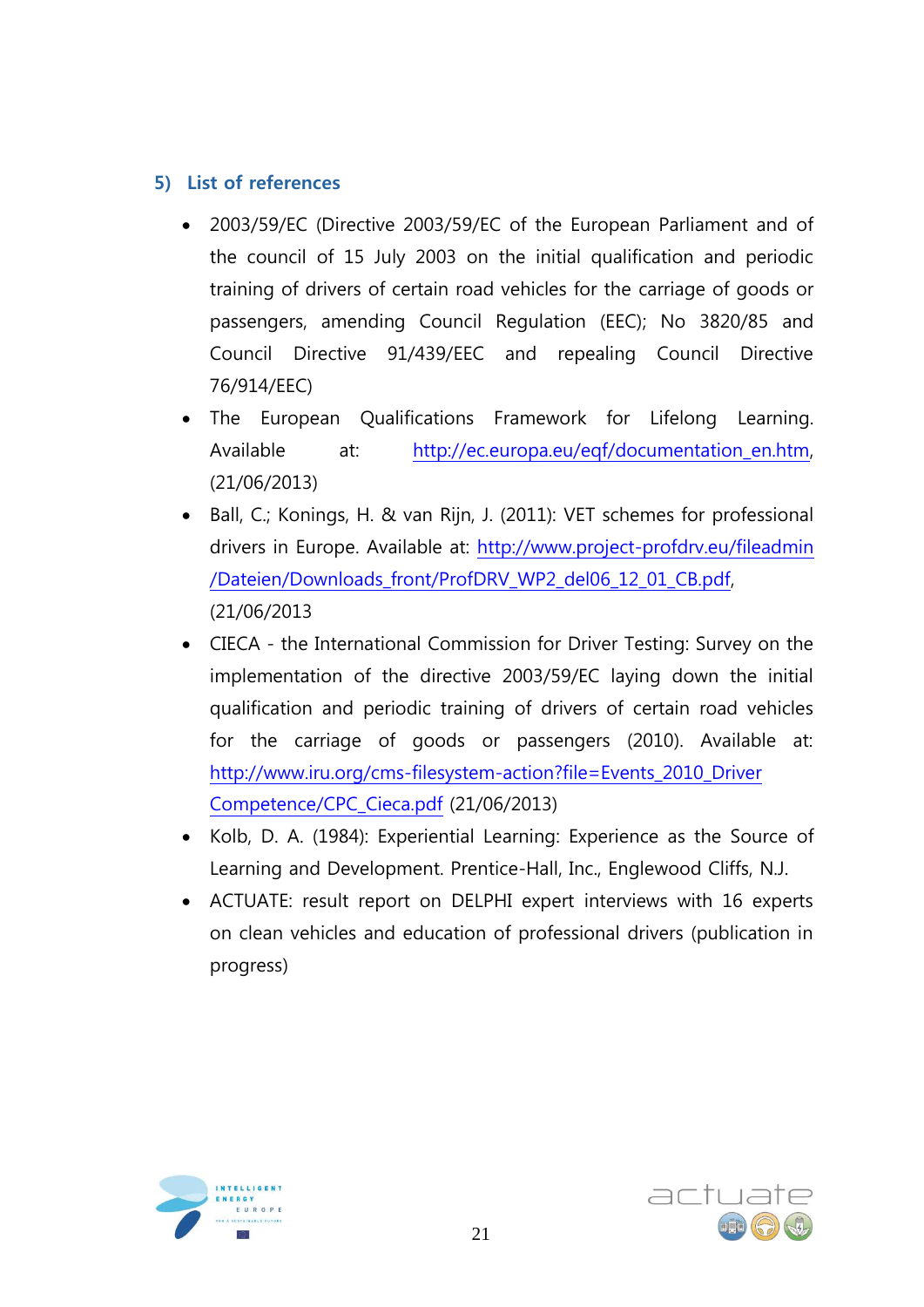# **Annex I: ACTUATE-specific set of questions to evaluate quality of trainings**

Dear employee/ colleague,

With your help we would like to evaluate the quality of our education and training programme. We would appreciate if you can take some time to go through this questionnaire and answer the following questions:

1. How do you assess the overall quality of the training? (1 excellent/ 2 very good/ 3 average / 4 poor/ 5 very poor)

1 2 3 4 5

remarks:………………………………………………………………….

2. Were you already aware of the topic of eco-driving before the training?

Yes, through…………………………………………………. No

- 3. How do you rate the relevance of this topic?
	- for the public transport operator: very relevant/ relevant/ less relevant/ not relevant/ I don't know
	- for your daily work routine: very relevant/ relevant/ less relevant/ not relevant/ I don't know
- 4. How do you assess the quality of the written training and education material being used?



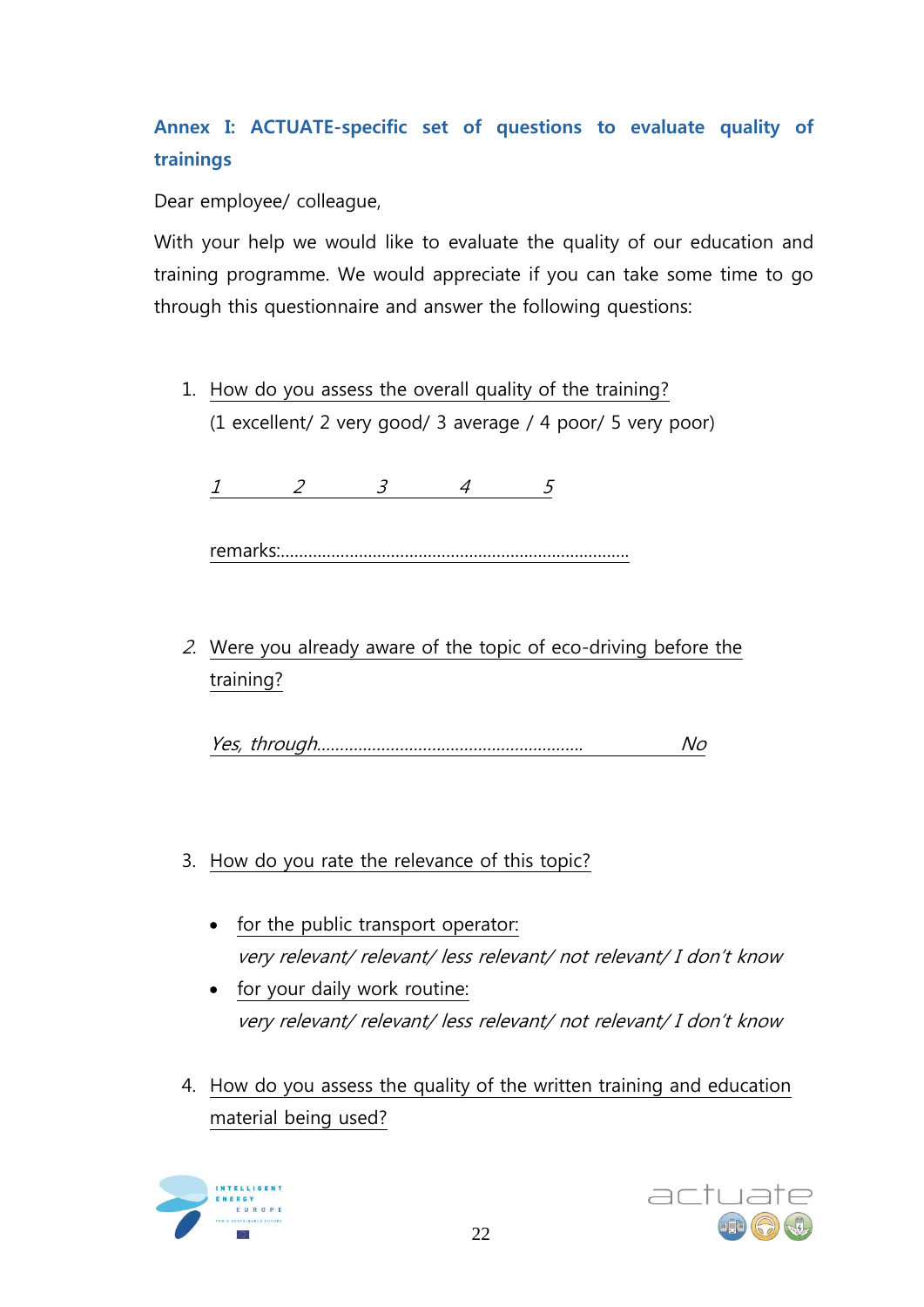- Amount/scope: exactly right/ too little/ too much/ useless/ did not receive any
- Quality: very good/ good/ sufficient/ poor/ very poor
- 5. How do you assess the content of the training and the way it was brought across? (1 excellent/ 2 very good/ 3 average / 4 poor/ 5 very poor)

1 2 3 4 5



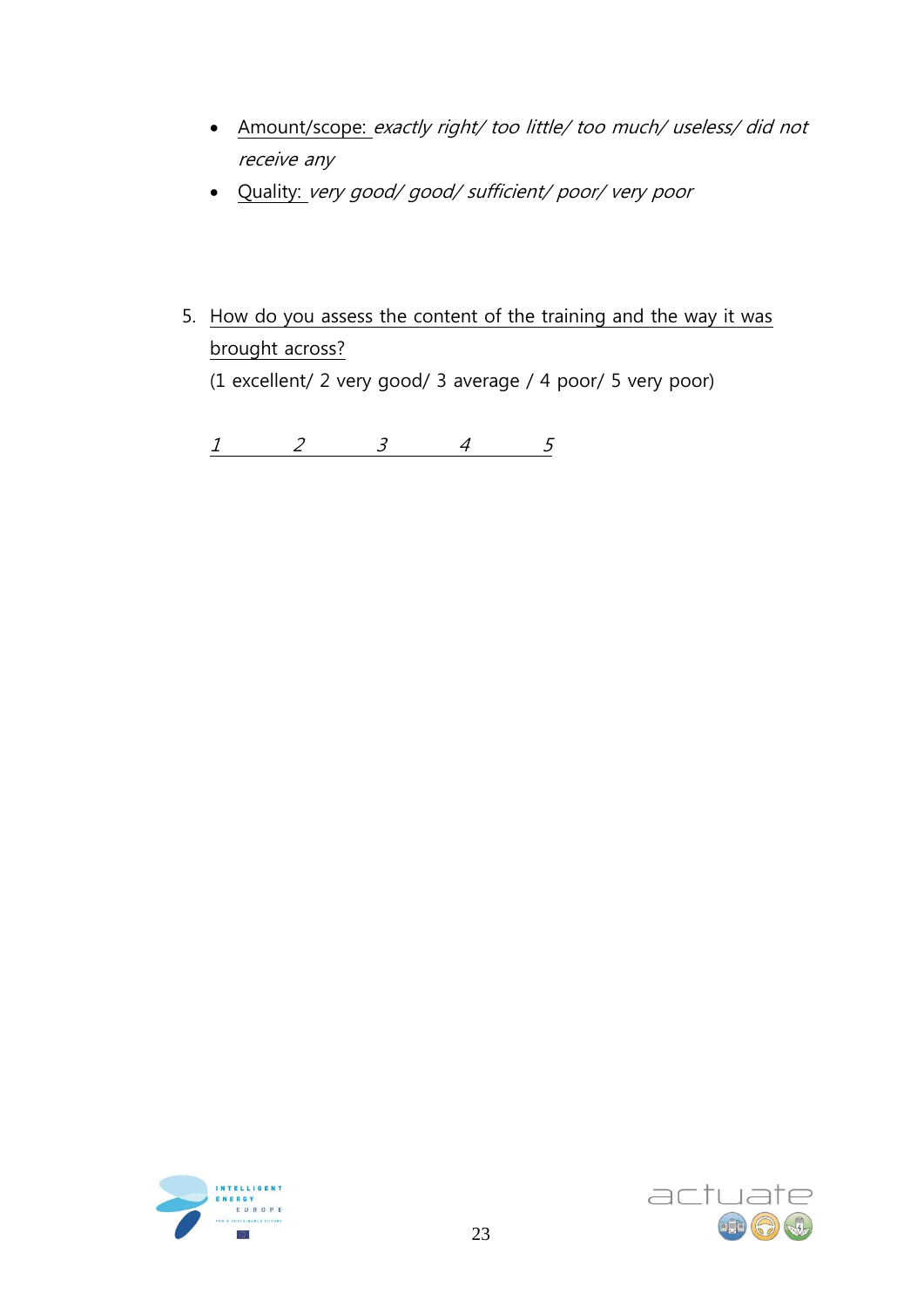## **Annex II: Overview of minimum criteria and learning outcomes for trainings for safe eco-driving of clean vehicles**

|                   |                                                                                                                                                                                                       |                                                                                                        | specifications for                                                       |                                                                                              |                                                                                 |                                                                    |
|-------------------|-------------------------------------------------------------------------------------------------------------------------------------------------------------------------------------------------------|--------------------------------------------------------------------------------------------------------|--------------------------------------------------------------------------|----------------------------------------------------------------------------------------------|---------------------------------------------------------------------------------|--------------------------------------------------------------------|
|                   |                                                                                                                                                                                                       |                                                                                                        | tram                                                                     | hybrid bus                                                                                   | trolleybus                                                                      | supercaps                                                          |
| Aim of trainings  | To impart knowledge and stimulate skills and expertise in<br>energy-efficient, eco-friendly and safe driving of clean<br>vehicles                                                                     |                                                                                                        |                                                                          |                                                                                              |                                                                                 |                                                                    |
|                   | Trainings shall maximise energy savings by eco driving                                                                                                                                                |                                                                                                        |                                                                          | optimisation of the fuel<br>consumption                                                      | optimisation of energy<br>recuperation and<br>consumption in(to) the<br>network | maximise performance of<br>supercaps                               |
|                   | Training material for safety aspects of clean vehicles                                                                                                                                                |                                                                                                        |                                                                          |                                                                                              |                                                                                 |                                                                    |
| Requirements      | Training material for specific bus types and tram control<br>technology                                                                                                                               |                                                                                                        |                                                                          |                                                                                              |                                                                                 | driving license for<br>trolleybuses > 18m as<br>prerequisite (TEP) |
|                   | Pre-instruction and briefing of trainers and technical experts<br>by bus and tram manufacturers about specifica of vehicle<br>types                                                                   |                                                                                                        |                                                                          |                                                                                              |                                                                                 |                                                                    |
|                   | Training only for drivers that are on duty on clean vehicles                                                                                                                                          |                                                                                                        |                                                                          |                                                                                              |                                                                                 |                                                                    |
|                   | Information about dangerous high voltage parts in the vehicles                                                                                                                                        |                                                                                                        | nfluence of overhead lines<br>on energy flow                             |                                                                                              | Influence of overhead lines<br>on energy flow                                   | supercaps are permanently<br>energised                             |
|                   | Information about energy flow in vehicles and characteristics<br>of electrical parts and losses (incl. energy consumption of<br>different aggregates, e.g. heatig and air-conditioning<br>technology) |                                                                                                        |                                                                          |                                                                                              |                                                                                 |                                                                    |
| Content           | Information about the ideal drive-cycle between stops                                                                                                                                                 |                                                                                                        |                                                                          |                                                                                              |                                                                                 |                                                                    |
|                   | Information about interrelation of economics and safety and<br>driving style                                                                                                                          |                                                                                                        |                                                                          |                                                                                              |                                                                                 |                                                                    |
|                   | Information about behaviour in the event of malfunctioning or<br>accidents                                                                                                                            |                                                                                                        |                                                                          |                                                                                              |                                                                                 |                                                                    |
|                   | Information about environmental impact                                                                                                                                                                |                                                                                                        |                                                                          |                                                                                              |                                                                                 |                                                                    |
|                   | nformation about efficient braking and accelerating                                                                                                                                                   |                                                                                                        |                                                                          |                                                                                              |                                                                                 |                                                                    |
|                   | Skills                                                                                                                                                                                                | To be able to brake and accelerate in the most energy<br>efficient way                                 |                                                                          | To be able to use hybrid bus<br>drive train most efficiently<br>when braking or accelerating |                                                                                 |                                                                    |
|                   |                                                                                                                                                                                                       | Knowledge about characteristics of different clean vehicle<br>types                                    |                                                                          |                                                                                              |                                                                                 |                                                                    |
|                   | Knowledge                                                                                                                                                                                             | Knowledge about characteristics of electrical parts and losses                                         | Knowledge about the control<br>technology of different types<br>of trams |                                                                                              |                                                                                 |                                                                    |
|                   |                                                                                                                                                                                                       | Knowledge about path of the current (electricity) from sub-<br>stations via the network to the vehicle |                                                                          | N/A                                                                                          |                                                                                 |                                                                    |
|                   |                                                                                                                                                                                                       | Knowledge about the differences between electrical power<br>unit and diesel engine                     | N/A                                                                      |                                                                                              |                                                                                 |                                                                    |
|                   |                                                                                                                                                                                                       | Knowledge about kinematic chain                                                                        | incl. dynamics of vehicle<br>movements of trams                          |                                                                                              |                                                                                 |                                                                    |
| Learning Outcomes |                                                                                                                                                                                                       | Knowledge about the ideal drive-cycle between stops incl.<br>topographic conditions                    |                                                                          |                                                                                              |                                                                                 |                                                                    |



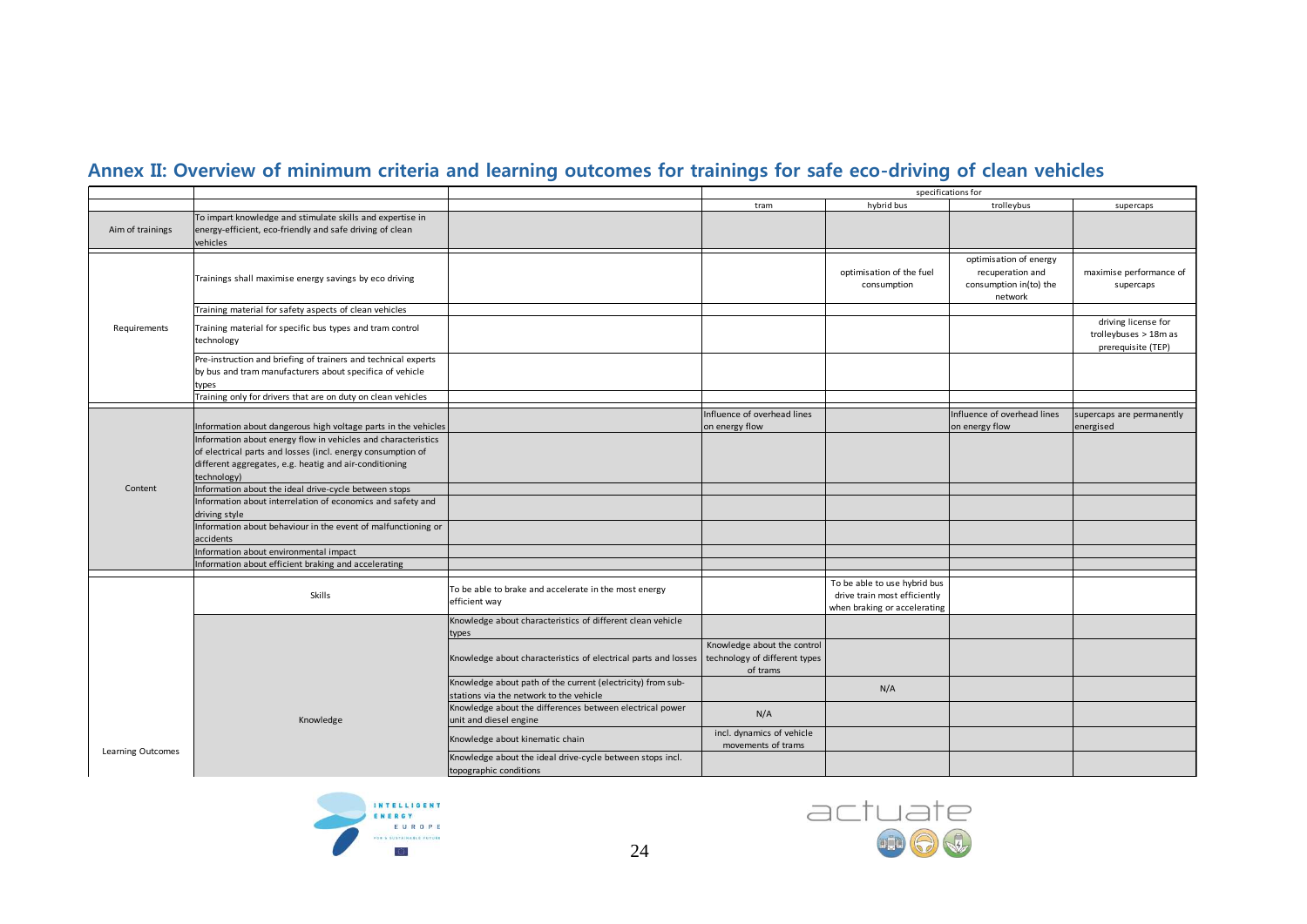|                          |                                    | Knowledge about behaviour in the event of malfunctioning or                                         |                                |  |                                |
|--------------------------|------------------------------------|-----------------------------------------------------------------------------------------------------|--------------------------------|--|--------------------------------|
|                          |                                    | accidents                                                                                           |                                |  |                                |
|                          |                                    | Knowledge about dangerous high voltage parts in vehicles                                            |                                |  |                                |
|                          |                                    | Knowledge about environmental impact of eco driving                                                 |                                |  |                                |
|                          |                                    | Ability to apply knowledge about ideal drive-cycle between                                          |                                |  |                                |
|                          |                                    | stops and recuperate highest possible amount of energy                                              |                                |  |                                |
|                          |                                    | based on knowledge about topographic conditions                                                     |                                |  |                                |
|                          |                                    | Responsible and autonomous acting in cases of accidents                                             |                                |  |                                |
|                          | Competence                         | with electric-driven vehicles (input for mandatory safety at                                        |                                |  |                                |
|                          |                                    | work trainings)                                                                                     |                                |  |                                |
|                          |                                    | Ability to communicate to passengers the importance of eco-                                         |                                |  |                                |
|                          |                                    | driving                                                                                             |                                |  |                                |
|                          |                                    | 1) concrete driving experience, 2) observation of and                                               |                                |  |                                |
|                          |                                    | reflection on that driving experience, 3) formation of abstract                                     |                                |  |                                |
|                          | Experiential Learning Model (Kolb) | new concepts based upon the reflection and thoretical input                                         |                                |  |                                |
| Educational principles   |                                    | on safe eco driving, 4) testing the new driving concepts, 5)                                        |                                |  |                                |
|                          |                                    |                                                                                                     |                                |  |                                |
|                          |                                    | (repeat)                                                                                            |                                |  |                                |
|                          |                                    |                                                                                                     |                                |  |                                |
|                          | Training                           | Surveys and feedback forms regarding usefulness of trainings                                        |                                |  |                                |
|                          |                                    | and teaching performance                                                                            |                                |  |                                |
|                          | Learning success                   |                                                                                                     | for tram only possible over a  |  |                                |
|                          |                                    |                                                                                                     | longer period before and after |  |                                |
|                          |                                    | Two practical tests: comparison before and after theoretical<br>input (steps 1 and 4 of Kolb model) | the training by measuring      |  |                                |
| Assessment               |                                    |                                                                                                     | energy consumption between     |  |                                |
|                          |                                    |                                                                                                     | sub-stations under certain     |  |                                |
|                          |                                    |                                                                                                     | framework conditions           |  |                                |
|                          |                                    |                                                                                                     |                                |  |                                |
|                          |                                    | Stimulate learning success by motivation/ incentive system for                                      |                                |  |                                |
|                          |                                    | practical parts                                                                                     |                                |  |                                |
|                          | Pre-Tests of "Pilot Trainings"     | Instrcutors and few drivers conduct a test run of trainings                                         |                                |  |                                |
|                          | Modularity                         | Two modules: one theoretical and one pratical module                                                |                                |  |                                |
|                          |                                    | Theoretical parts (sub-modules) about all knowledge fields to                                       |                                |  |                                |
|                          | Theoretical part                   | be gained as described under learning outcomes for all clean                                        |                                |  |                                |
|                          |                                    | vehicle types                                                                                       |                                |  |                                |
|                          |                                    |                                                                                                     | evlauation will be a third     |  |                                |
|                          |                                    |                                                                                                     | module due to limits of        |  |                                |
|                          | Practical part                     | Test runs and evaluation (evaluation could also be a separate                                       | realising the evaluation       |  |                                |
| Organisational Framework |                                    | third module)                                                                                       | during the trainings or right  |  |                                |
|                          |                                    |                                                                                                     | before and after the trainings |  |                                |
|                          |                                    |                                                                                                     | respectively                   |  |                                |
|                          |                                    |                                                                                                     |                                |  | 16 - 20 hours: 8 to 10 hours   |
|                          | Time frame                         |                                                                                                     |                                |  | for theoretical part and 8 to  |
|                          |                                    |                                                                                                     |                                |  | 10 hours for practical part of |
|                          |                                    | Basic mandatory parts should fit in 7 hours module with<br>regard to directive 2003/59/EC           |                                |  | training with trolleybuses     |
|                          |                                    |                                                                                                     |                                |  |                                |
|                          |                                    |                                                                                                     |                                |  | equipped with supercaps in     |
|                          |                                    |                                                                                                     |                                |  | Parma                          |